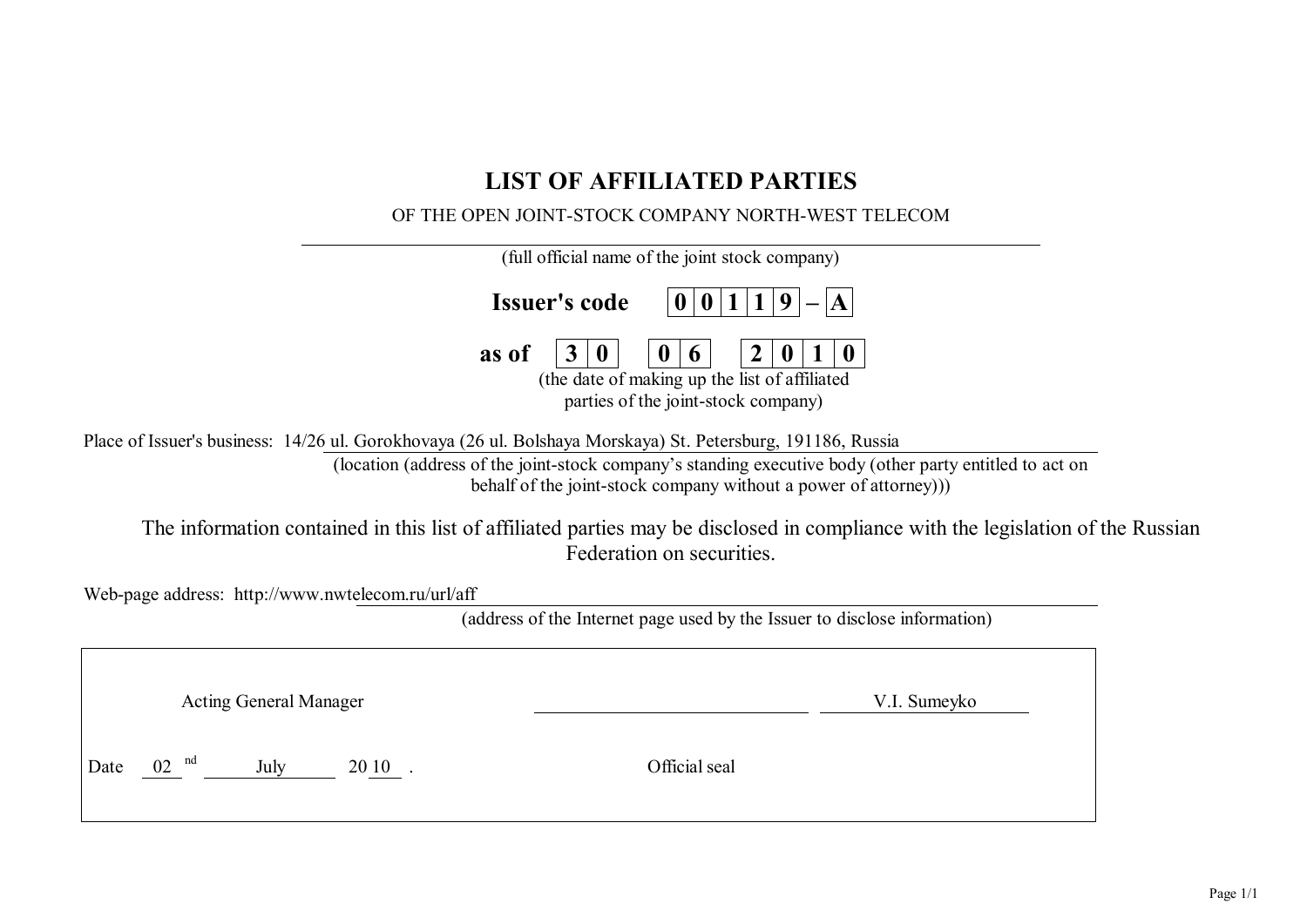| <b>Issuer's codes</b>     |               |  |  |  |  |  |
|---------------------------|---------------|--|--|--|--|--|
| TIN (Taxpayer's           |               |  |  |  |  |  |
| Identification            |               |  |  |  |  |  |
| No.)                      | 7808020593    |  |  |  |  |  |
| <b>BSRN</b> (Basic        |               |  |  |  |  |  |
| <b>State Registration</b> |               |  |  |  |  |  |
| Jο.                       | 1027809169849 |  |  |  |  |  |



| No.            | Full official name (name for non-profit<br>organization) or full name of the affiliated<br>party | Location for a legal entity or place<br>of residence for a natural person<br>(may only be provided by the<br>consent of a natural person) | Ground (grounds) in virtue of which the party shall be<br>considered as affiliated                                                                                                                                                                       | Date on which<br>the ground<br>takes effect:                          | Affiliated party's<br>interest in the<br>authorized capital of<br>the joint-stock<br>company, % | Percentage of joint-<br>stock company's<br>common stock held by<br>the affiliated party, % |
|----------------|--------------------------------------------------------------------------------------------------|-------------------------------------------------------------------------------------------------------------------------------------------|----------------------------------------------------------------------------------------------------------------------------------------------------------------------------------------------------------------------------------------------------------|-----------------------------------------------------------------------|-------------------------------------------------------------------------------------------------|--------------------------------------------------------------------------------------------|
|                | $\mathfrak{D}$                                                                                   | $\mathcal{F}$                                                                                                                             |                                                                                                                                                                                                                                                          | $\overline{5}$                                                        | 6                                                                                               |                                                                                            |
|                | Vladimir Alexandrovich Akulich                                                                   | St. Petersburg, Russia                                                                                                                    | The person is the General Manager of the Company<br>The person is the General Manager of the Company<br>The person is the Chairperson of the Company's<br>Management Board<br>The party belongs to the group of parties, to which<br>the Company belongs | starting from<br>23.08.2004<br>24.08.2008<br>23.06.2008<br>23.08.2004 | $\Omega$                                                                                        | 0                                                                                          |
| $\overline{2}$ | Valentina Fyodorovna Veremyanina                                                                 | Moscow, Russia                                                                                                                            | The person is a Member of the Board of Directors of<br>the Company                                                                                                                                                                                       | 19.06.2010                                                            | $\overline{0}$                                                                                  | $\overline{0}$                                                                             |
| $\mathfrak{Z}$ | Denis Viktorovich Kulikov                                                                        | Moscow, Russia                                                                                                                            | The person is a Member of the Board of Directors of<br>the Company                                                                                                                                                                                       | 19.06.2010                                                            | $\mathbf{0}$                                                                                    | $\overline{0}$                                                                             |
| 4              | Dmitry Vladimirovich Levkovsky                                                                   | Moscow, Russia                                                                                                                            | The person is a Member of the Board of Directors of<br>the Company                                                                                                                                                                                       | 19.06.2010                                                            | $\mathbf{0}$                                                                                    | $\overline{0}$                                                                             |
| 5              | Alexey Anatolyevich Malysh                                                                       | Moscow, Russia                                                                                                                            | The person is a Member of the Board of Directors of<br>the Company                                                                                                                                                                                       | 19.06.2010                                                            | $\mathbf{0}$                                                                                    | $\theta$                                                                                   |
| 6              | Oxana Valeryevna Petrova                                                                         | Moscow, Russia                                                                                                                            | The person is a Member of the Board of Directors of<br>the Company                                                                                                                                                                                       | 19.06.2010                                                            | $\mathbf{0}$                                                                                    | $\theta$                                                                                   |
| 7              | Alexandr Yurievich Provotorov                                                                    | Moscow, Russia                                                                                                                            | The person is a Member of the Board of Directors of<br>the Company                                                                                                                                                                                       | 19.06.2010                                                            | $\mathbf{0}$                                                                                    | $\overline{0}$                                                                             |
| 8              | Ivan Ivanovich Rodionov                                                                          | Moscow, Russia                                                                                                                            | The person is a Member of the Board of Directors of<br>the Company                                                                                                                                                                                       | 19.06.2010                                                            | $\mathbf{0}$                                                                                    | $\overline{0}$                                                                             |
| 9              | Georgy Alexeyevich Romsky                                                                        | Moscow, Russia                                                                                                                            | The person is a Member of the Board of Directors of<br>the Company                                                                                                                                                                                       | 19.06.2010                                                            | 0,0004                                                                                          | 0,0005                                                                                     |
| 10             | Yelena Vladimirovna Umnova                                                                       | Moscow, Russia                                                                                                                            | The person is a Member of the Board of Directors of<br>the Company                                                                                                                                                                                       | 19.06.2010                                                            | $\boldsymbol{0}$                                                                                | 0                                                                                          |
| 11             | Nadezhda Valentinovna Filippova                                                                  | Moscow, Russia                                                                                                                            | The person is a Member of the Board of Directors of<br>the Company                                                                                                                                                                                       | 19.06.2010                                                            | $\mathbf{0}$                                                                                    | $\overline{0}$                                                                             |
| 12             | Yevgeniy Valeryevich Yurchenko                                                                   | Moscow, Russia                                                                                                                            | The person is a Member of the Board of Directors of<br>the Company<br>The party belongs to the group of parties, to which<br>the Company belongs                                                                                                         | 19.06.2010<br>10.02.2009                                              | 1.7353                                                                                          | 1.8102                                                                                     |
| 13             | Vitaly Stanislavovich Vitman                                                                     | Murmansk, Russia                                                                                                                          | The person is a Member of the Company's<br>Management Board                                                                                                                                                                                              | 01.08.2009                                                            | 0.0444                                                                                          | 0.0548                                                                                     |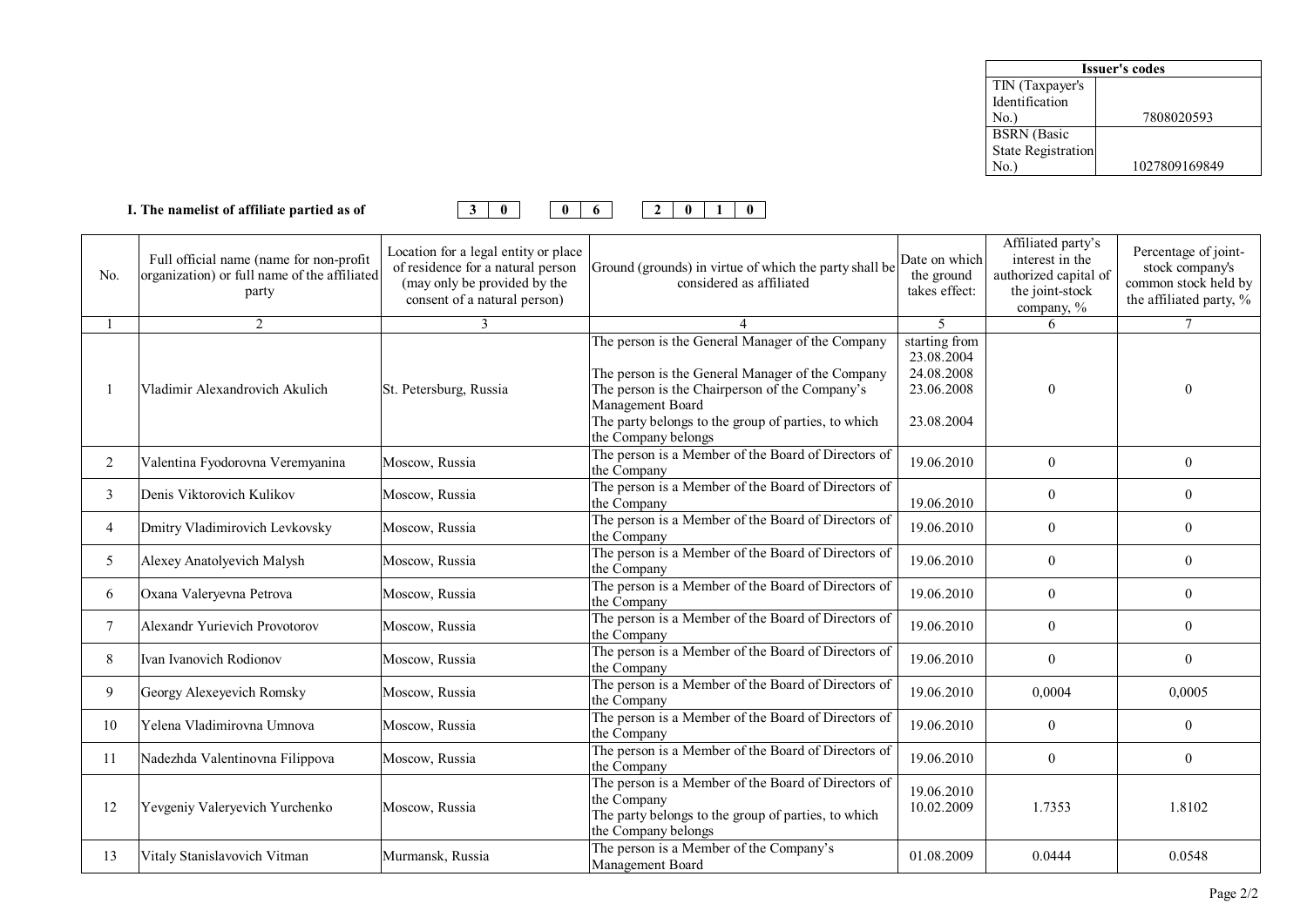| No. | Full official name (name for non-profit<br>organization) or full name of the affiliated<br>party | Location for a legal entity or place<br>of residence for a natural person<br>(may only be provided by the<br>consent of a natural person) | Ground (grounds) in virtue of which the party shall be<br>considered as affiliated                                                                                                                                           | Date on which<br>the ground<br>takes effect: | Affiliated party's<br>interest in the<br>authorized capital of<br>the joint-stock<br>company, % | Percentage of joint-<br>stock company's<br>common stock held by<br>the affiliated party, % |
|-----|--------------------------------------------------------------------------------------------------|-------------------------------------------------------------------------------------------------------------------------------------------|------------------------------------------------------------------------------------------------------------------------------------------------------------------------------------------------------------------------------|----------------------------------------------|-------------------------------------------------------------------------------------------------|--------------------------------------------------------------------------------------------|
|     | 2                                                                                                |                                                                                                                                           |                                                                                                                                                                                                                              | 5                                            | 6                                                                                               | 7                                                                                          |
| 14  | Viktor Ivanovich Plyachenko                                                                      | St. Petersburg, Russia                                                                                                                    | The person is a Member of the Company's<br>Management Board                                                                                                                                                                  | 01.08.2009                                   | 0.0087                                                                                          | 0.0067                                                                                     |
| 15  | Oleg Viktorovich Popov                                                                           | St. Petersburg, Russia                                                                                                                    | The person is a Member of the Company's<br>Management Board                                                                                                                                                                  | 01.08.2009                                   | $\boldsymbol{0}$                                                                                | $\boldsymbol{0}$                                                                           |
| 16  | Oleg Anatolyevich Semanov                                                                        | St. Petersburg, Russia                                                                                                                    | The person is a Member of the Company's<br>Management Board                                                                                                                                                                  | 01.08.2009                                   | 0.002                                                                                           | 0.002                                                                                      |
| 17  | Maya Mikhailovna Semchenko                                                                       | St. Petersburg, Russia                                                                                                                    | The person is a Member of the Company's<br>Management Board                                                                                                                                                                  | 01.08.2009                                   | $\mathbf{0}$                                                                                    | $\boldsymbol{0}$                                                                           |
| 18  | Ella Ivanovna Tomilina                                                                           | St. Petersburg, Russia                                                                                                                    | The person is a Member of the Company's<br>Management Board                                                                                                                                                                  | 01.08.2009                                   | $\mathbf{0}$                                                                                    | $\overline{0}$                                                                             |
| 19  | Irina Vladimirovna Tambovskaya                                                                   | St. Petersburg, Russia                                                                                                                    | The person is a Member of the Company's<br>Management Board                                                                                                                                                                  | 01.08.2009                                   | $\boldsymbol{0}$                                                                                | $\boldsymbol{0}$                                                                           |
| 20  | Venera Adykhamovna Khusnutdinova                                                                 | St. Petersburg, Russia                                                                                                                    | The person is a Member of the Company's<br>Management Board                                                                                                                                                                  | 01.08.2009                                   | $\boldsymbol{0}$                                                                                | $\boldsymbol{0}$                                                                           |
| 21  | Grigory Borisovich Chernyak                                                                      | St. Petersburg, Russia                                                                                                                    | The person is a Member of the Company's<br>Management Board                                                                                                                                                                  | 01.08.2009                                   | 0.033                                                                                           | 0.035                                                                                      |
| 22  | Vladimir Ivanovich Shumeyko                                                                      | St. Petersburg, Russia                                                                                                                    | The person is a Member of the Company's<br>Management Board                                                                                                                                                                  | 01.08.2009                                   | 0.0001                                                                                          | 0.0001                                                                                     |
| 23  | Closed Joint-Stock Company "AMT"                                                                 | 24, ul. Bolshaya Morskaya, suite<br>235, St. Petersburg, 191186,<br>Russian Federation                                                    | The Company is entitled to have at its disposal over<br>20 per cent of the total number of the votes granted<br>by the voting shares or shares (contributions, parts)<br>making the authorized (equity) capital of the party | 26.07.2005                                   | 0.02                                                                                            | 0.0001                                                                                     |
| 24  | Vladimir Alexandrovich Sokolov                                                                   | St. Petersburg, Russia                                                                                                                    | The party belongs to the group of parties, to which<br>the Company belongs                                                                                                                                                   | 22.08.2009                                   | $\boldsymbol{0}$                                                                                | $\boldsymbol{0}$                                                                           |
| 25  | Closed Joint-Stock Company "Novgorod<br>Datacom"                                                 | 20, ul. Mikhaylova, Veliky<br>Novgorod, 173000                                                                                            | The Company is entitled to have at its disposal over<br>20 per cent of the total number of the votes granted<br>by the voting shares or shares (contributions, parts)<br>making the authorized (equity) capital of the party | 02.02.2009                                   | $\mathbf{0}$                                                                                    | 0                                                                                          |
| 26  | Igor Sergeyevich Sopov                                                                           | Veliky Novgorod, Russia                                                                                                                   | The party belongs to the group of parties, to which<br>the Company belongs                                                                                                                                                   | 02.02.2009                                   | $\mathbf{0}$                                                                                    | $\mathbf{0}$                                                                               |
| 27  | Closed Joint-Stock Company "Svyazist"<br>Recreation and Disease Prevention<br>Centre"            | poselok Petrovskoye, Priozersky<br>rayon, Leningrad oblast, 188732                                                                        | The Company is entitled to have at its disposal over<br>20 per cent of the total number of the votes granted<br>by the voting shares or shares (contributions, parts)<br>making the authorized (equity) capital of the party | 04.02.2009                                   | $\mathbf{0}$                                                                                    | 0                                                                                          |
| 28  | Yury Nikolayevich Vinogradov                                                                     | St. Petersburg, Russia                                                                                                                    | The party belongs to the group of parties, to which<br>the Company belongs                                                                                                                                                   | 04.02.2009                                   | $\bf{0}$                                                                                        | $\theta$                                                                                   |
| 29  | Limited Liability Company<br>"N.W.Telecom-Finance"                                               | 26, ul. Bolshaya Morskaya, suite<br>422, St. Petersburg, 191186                                                                           | The Company is entitled to have at its disposal over<br>20 per cent of the total number of the votes granted<br>by the voting shares or shares (contributions, parts)<br>making the authorized (equity) capital of the party | 11.10.2004                                   | $\boldsymbol{0}$                                                                                | $\boldsymbol{0}$                                                                           |
| 30  | Sergey Vladimirovich Statkevich                                                                  | St. Petersburg, Russia                                                                                                                    | The party belongs to the group of parties, to which<br>the Company belongs                                                                                                                                                   | 15.09.2008                                   | $\boldsymbol{0}$                                                                                | $\boldsymbol{0}$                                                                           |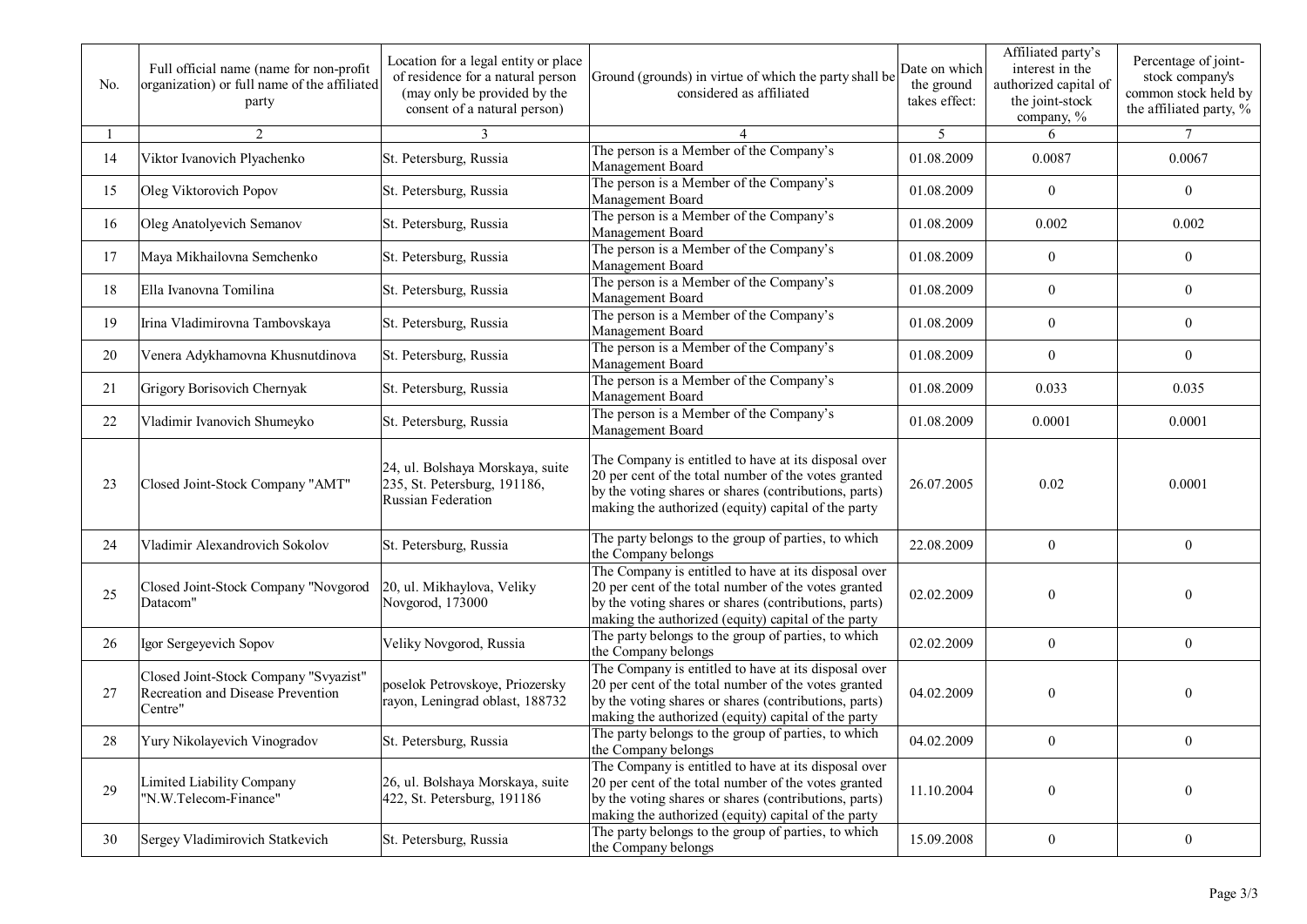| No. | Full official name (name for non-profit<br>organization) or full name of the affiliated<br>party | Location for a legal entity or place<br>of residence for a natural person<br>(may only be provided by the<br>consent of a natural person) | Ground (grounds) in virtue of which the party shall be<br>considered as affiliated                                                                                                                                                                                                                           | Date on which<br>the ground<br>takes effect: | Affiliated party's<br>interest in the<br>authorized capital of<br>the joint-stock<br>company, % | Percentage of joint-<br>stock company's<br>common stock held by<br>the affiliated party, % |
|-----|--------------------------------------------------------------------------------------------------|-------------------------------------------------------------------------------------------------------------------------------------------|--------------------------------------------------------------------------------------------------------------------------------------------------------------------------------------------------------------------------------------------------------------------------------------------------------------|----------------------------------------------|-------------------------------------------------------------------------------------------------|--------------------------------------------------------------------------------------------|
|     | 2                                                                                                | 3                                                                                                                                         |                                                                                                                                                                                                                                                                                                              | $\overline{5}$                               | 6                                                                                               |                                                                                            |
| 31  | Closed Joint-Stock Company "Parma<br>Inform"                                                     | 86/1, ul. Pervomayskaya,<br>Syktyvkar, the Komi Republic,<br>167982                                                                       | The Company is entitled to have at its disposal over<br>20 per cent of the total number of the votes granted<br>by the voting shares or shares (contributions, parts)<br>making the authorized (equity) capital of the party                                                                                 | 02.02.2009                                   | $\mathbf{0}$                                                                                    | 0                                                                                          |
| 32  | <b>Eduard Anatolievich Rozhkov</b>                                                               | Syktyvkar, Republic of Komi                                                                                                               | The party belongs to the group of parties, to which<br>the Company belongs                                                                                                                                                                                                                                   | 02.02.2009                                   | $\boldsymbol{0}$                                                                                | $\mathbf{0}$                                                                               |
| 33  | Open Joint-Stock Company<br>'Kolatelecom"                                                        | 5/23, ul. Vorovskogo, Murmansk,<br>183038                                                                                                 | The Company is entitled to have at its disposal over<br>20 per cent of the total number of the votes granted<br>by the voting shares or shares (contributions, parts)<br>making the authorized (equity) capital of the party.<br>The party belongs to the group of parties, to which<br>the Company belongs. | 31.10.2002                                   | $\Omega$                                                                                        | 0                                                                                          |
| 34  | Viktor Alexandrovich Nikitin                                                                     | Murmansk, Russia                                                                                                                          | The party belongs to the group of parties, to which<br>the Company belongs                                                                                                                                                                                                                                   | 28.05.2010                                   | $\boldsymbol{0}$                                                                                | $\mathbf{0}$                                                                               |
| 35  | Closed Joint-Stock Company "WestBalt<br>Telecom"                                                 | 2, pl. Vasilevskogo, Kaliningrad,<br>236016                                                                                               | The Company is entitled to have at its disposal over<br>20 per cent of the total number of the votes granted<br>by the voting shares or shares (contributions, parts)<br>making the authorized (equity) capital of the party                                                                                 | 31.10.2002                                   | $\theta$                                                                                        | 0                                                                                          |
| 36  | Closed Joint-Stock Company "St.<br>Petersburg Payphones"                                         | 24, ul. Bolshaya Morskaya, St.<br>Petersburg, 191186, Russia                                                                              | The party belongs to the group of parties, to which<br>the Company belongs                                                                                                                                                                                                                                   | 27.08.2008                                   | $\theta$                                                                                        | $\overline{0}$                                                                             |
| 37  | Denis Alexeevich Pustovoit                                                                       | St. Petersburg, Russia                                                                                                                    | The party belongs to the group of parties, to which<br>the Company belongs                                                                                                                                                                                                                                   | 27.05.2009                                   | $\boldsymbol{0}$                                                                                | $\mathbf{0}$                                                                               |
| 38  | Open Joint-Stock Company "Investment<br>Communication Company"                                   | 55, ul. Plyushchikha, building 2,<br>Moscow, 119121                                                                                       | The party belongs to the group of parties to which the<br>Company belongs (1. the party is entitled to control<br>over 50% of the Company's voting shares, 2. over<br>50% of the members of the Company's Board of<br>Directors have been elected upon proposal of the<br>party                              | 12.05.1998                                   | 39.53                                                                                           | 50.76                                                                                      |
| 39  | Closed Joint-Stock Company "Mobile<br>Telecommunications"                                        | 55, ul. Plyushchikha, building 2,<br>Moscow, 119121                                                                                       | The party belongs to the group of parties, to which<br>the Company belongs                                                                                                                                                                                                                                   | 12.05.1998                                   | $\boldsymbol{0}$                                                                                | $\overline{0}$                                                                             |
| 40  | Irena Gennadievna Balikoyeva                                                                     | Moscow                                                                                                                                    | The party belongs to the group of parties, to which<br>the Company belongs                                                                                                                                                                                                                                   | 05.10.2007                                   | $\overline{0}$                                                                                  | $\overline{0}$                                                                             |
| 41  | Limited Liability Company Private<br>Security Enterprise "Rostelecom<br>Bezopasnost"             | 2, ul. Deguninskaya, block 2,<br>Moscow, 127486                                                                                           | The party belongs to the group of parties, to which<br>the Company belongs                                                                                                                                                                                                                                   | 29.07.2002                                   | $\boldsymbol{0}$                                                                                | $\mathbf{0}$                                                                               |
| 42  | Closed Joint-Stock Company<br>"STARTCOM"                                                         | 1, Moscow, 117909                                                                                                                         | 6, 2nd Spasonalivkovsky per., GSP-The party belongs to the group of parties, to which<br>the Company belongs                                                                                                                                                                                                 | 20.08.1998                                   | $\overline{0}$                                                                                  | $\overline{0}$                                                                             |
| 43  | Boris Vitalyevich Onikul                                                                         | Moscow                                                                                                                                    | The party belongs to the group of parties, to which<br>the Company belongs                                                                                                                                                                                                                                   | 08.11.2009                                   | $\mathbf{0}$                                                                                    | $\boldsymbol{0}$                                                                           |
| 44  | Open Joint-Stock Company<br>"Volgatelecom"                                                       | The House of Communication, pl.<br>Maxima Gorkogo, Nizhny<br>Novgorod, 603000                                                             | The party belongs to the group of parties, to which<br>the Company belongs                                                                                                                                                                                                                                   | 12.05.1998                                   | $\boldsymbol{0}$                                                                                | $\overline{0}$                                                                             |
| 45  | Vladimir Ilyich Rybakin                                                                          | Veliky Novgorod                                                                                                                           | The party belongs to the group of parties, to which<br>the Company belongs                                                                                                                                                                                                                                   | 27.04.2009                                   | $\boldsymbol{0}$                                                                                | $\boldsymbol{0}$                                                                           |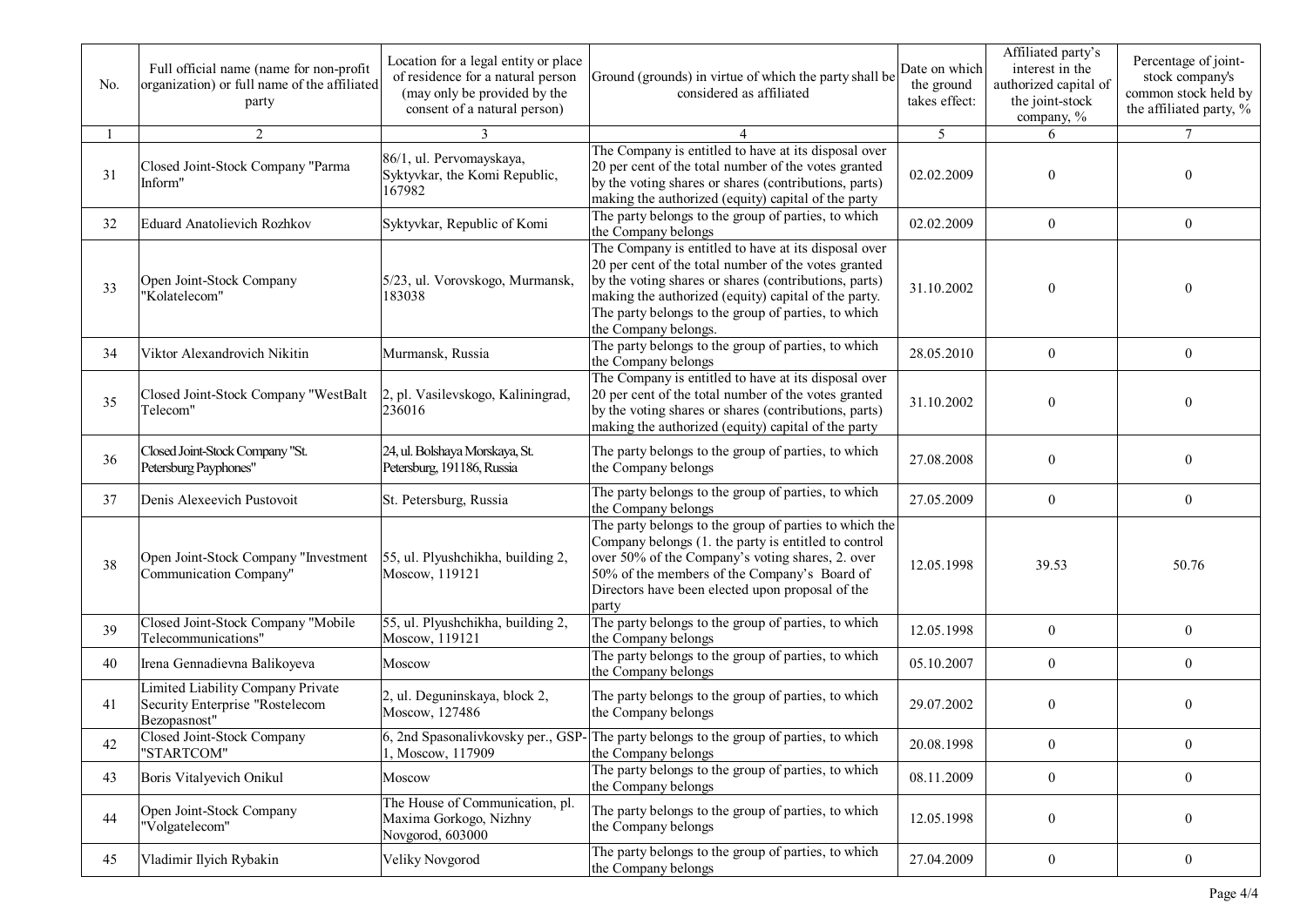| No. | Full official name (name for non-profit<br>organization) or full name of the affiliated<br>party | Location for a legal entity or place<br>of residence for a natural person<br>(may only be provided by the<br>consent of a natural person) | Ground (grounds) in virtue of which the party shall be<br>considered as affiliated | Date on which<br>the ground<br>takes effect: | Affiliated party's<br>interest in the<br>authorized capital of<br>the joint-stock<br>company, % | Percentage of joint-<br>stock company's<br>common stock held by<br>the affiliated party, % |
|-----|--------------------------------------------------------------------------------------------------|-------------------------------------------------------------------------------------------------------------------------------------------|------------------------------------------------------------------------------------|----------------------------------------------|-------------------------------------------------------------------------------------------------|--------------------------------------------------------------------------------------------|
|     | 2                                                                                                |                                                                                                                                           |                                                                                    | 5                                            | 6                                                                                               |                                                                                            |
| 46  | Limited Liability Company "Nizhny<br>Novgorod Teleservice"                                       | The House of Communication, pl.<br>Maxima Gorkogo, Nizhny<br>Novgorod, 603000                                                             | The party belongs to the group of parties, to which<br>the Company belongs         | 14.07.2005                                   | $\mathbf{0}$                                                                                    | 0                                                                                          |
| 47  | Sergey Anatolievich Zakharov                                                                     | Nizhny Novgorod                                                                                                                           | The party belongs to the group of parties, to which<br>the Company belongs         | 04.10.2008                                   | $\theta$                                                                                        | $\mathbf{0}$                                                                               |
| 48  | Limited Liability Company "Volga-<br>Finance"                                                    | 8, ul. Lesnaya, Veliky Novgorod,<br>603053                                                                                                | The party belongs to the group of parties, to which<br>the Company belongs         | 24.08.2005                                   | $\overline{0}$                                                                                  | $\overline{0}$                                                                             |
| 49  | Nikolay Mikhailovich Shuleshov                                                                   | Nizhny Novgorod                                                                                                                           | The party belongs to the group of parties, to which<br>the Company belongs         | 30.06.2006                                   | $\overline{0}$                                                                                  | $\overline{0}$                                                                             |
| 50  | Closed Joint-Stock Company<br>"Transsvyaz"                                                       | 2, ul. Chaadaeva, Nizhny<br>Novgorod, 603035                                                                                              | The party belongs to the group of parties, to which<br>the Company belongs         | 20.08.2004                                   | $\overline{0}$                                                                                  | $\overline{0}$                                                                             |
| 51  | Valery Alexandrovich Roshchin                                                                    | Nizhny Novgorod                                                                                                                           | The party belongs to the group of parties, to which<br>the Company belongs         | 17.05.2008                                   | $\boldsymbol{0}$                                                                                | $\overline{0}$                                                                             |
| 52  | Closed Joint-Stock Company "Narodny<br>Telefon Saratov" (Saratov People's<br>Telephone)          | 40, ul. Kiseleva, Saratov, 410600                                                                                                         | The party belongs to the group of parties, to which<br>the Company belongs         | 01.12.2002                                   | $\theta$                                                                                        | 0                                                                                          |
| 53  | Mikhail Alexandrovich Khoteyev                                                                   | Saratov                                                                                                                                   | The party belongs to the group of parties, to which<br>the Company belongs         | 29.11.2008                                   | $\theta$                                                                                        | $\theta$                                                                                   |
| 54  | Closed Joint-Stock Company "Nizhny<br>Novgorod Cellular Communication"                           | The House of Communication, pl.<br>Maxima Gorkogo, Nizhny<br>Novgorod, 603000                                                             | The party belongs to the group of parties, to which<br>the Company belongs         | 12.05.1998                                   | $\theta$                                                                                        | 0                                                                                          |
| 55  | Mikhail Viktorovich Petrov                                                                       | Nizhny Novgorod                                                                                                                           | The party belongs to the group of parties, to which<br>the Company belongs         | 22.11.2007                                   | $\overline{0}$                                                                                  | 0                                                                                          |
| 56  | Limited Liability Company "City<br>Telephone Communication"                                      | 3, ul. Sovetskaya, Sarov, Nizhny<br>Novgorod Oblast                                                                                       | The party belongs to the group of parties, to which<br>the Company belongs         | 05.08.2009                                   | $\overline{0}$                                                                                  | 0                                                                                          |
| 57  | Yury Viktorovich Sevastyanov                                                                     | Sarov                                                                                                                                     | The party belongs to the group of parties, to which<br>the Company belongs         | 01.07.2009                                   | $\overline{0}$                                                                                  | $\overline{0}$                                                                             |
| 58  | Closed Joint-Stock Company "Orenburg-<br>GSM"                                                    | 11, ul. Volodarskogo, Orenburg                                                                                                            | The party belongs to the group of parties, to which<br>the Company belongs         | 12.05.1998                                   | $\overline{0}$                                                                                  | $\boldsymbol{0}$                                                                           |
| 59  | Andrey Borisovich Sobolev                                                                        | Orenburg                                                                                                                                  | The party belongs to the group of parties, to which<br>the Company belongs         | 20.01.2009                                   | $\mathbf{0}$                                                                                    | $\overline{0}$                                                                             |
| 60  | Open Joint-Stock Company "Omriks<br>Information Commercial Networks"                             | 10, ul. Tereshkovoy, Orenburg,<br>Russia                                                                                                  | The party belongs to the group of parties, to which<br>the Company belongs         | 01.12.2002                                   | $\overline{0}$                                                                                  | $\overline{0}$                                                                             |
| 61  | Alexandr Nikolaevich Tsukanov                                                                    | Orenburg                                                                                                                                  | The party belongs to the group of parties, to which<br>the Company belongs         | 21.07.2009                                   | $\overline{0}$                                                                                  | $\mathbf{0}$                                                                               |
| 62  | Open Joint-Stock Company "Giprosvyaz"                                                            | 11, ul. 3rd Khoroshevskaya,<br>Moscow, 123298                                                                                             | The party belongs to the group of parties, to which<br>the Company belongs         | 12.05.1998                                   | $\mathbf{0}$                                                                                    | $\theta$                                                                                   |
| 63  | Evgeny Viktorovich Bolshakov                                                                     | Moscow                                                                                                                                    | The party belongs to the group of parties, to which<br>the Company belongs         | 28.05.2009                                   | $\boldsymbol{0}$                                                                                | $\boldsymbol{0}$                                                                           |
| 64  | Limited Liability Company "Giprosvyaz<br>North-West"                                             | 25, ul. Krasnogo Kursanta, letter<br>"B", suite 19H, St. Petersburg,<br>Russia                                                            | The party belongs to the group of parties, to which<br>the Company belongs         | 01.02.2005                                   | $\overline{0}$                                                                                  | $\boldsymbol{0}$                                                                           |
| 65  | Gennady Grigorievich Khanin                                                                      | St. Petersburg                                                                                                                            | The party belongs to the group of parties, to which<br>the Company belongs         | 24.08.2009                                   | $\mathbf{0}$                                                                                    | $\bf{0}$                                                                                   |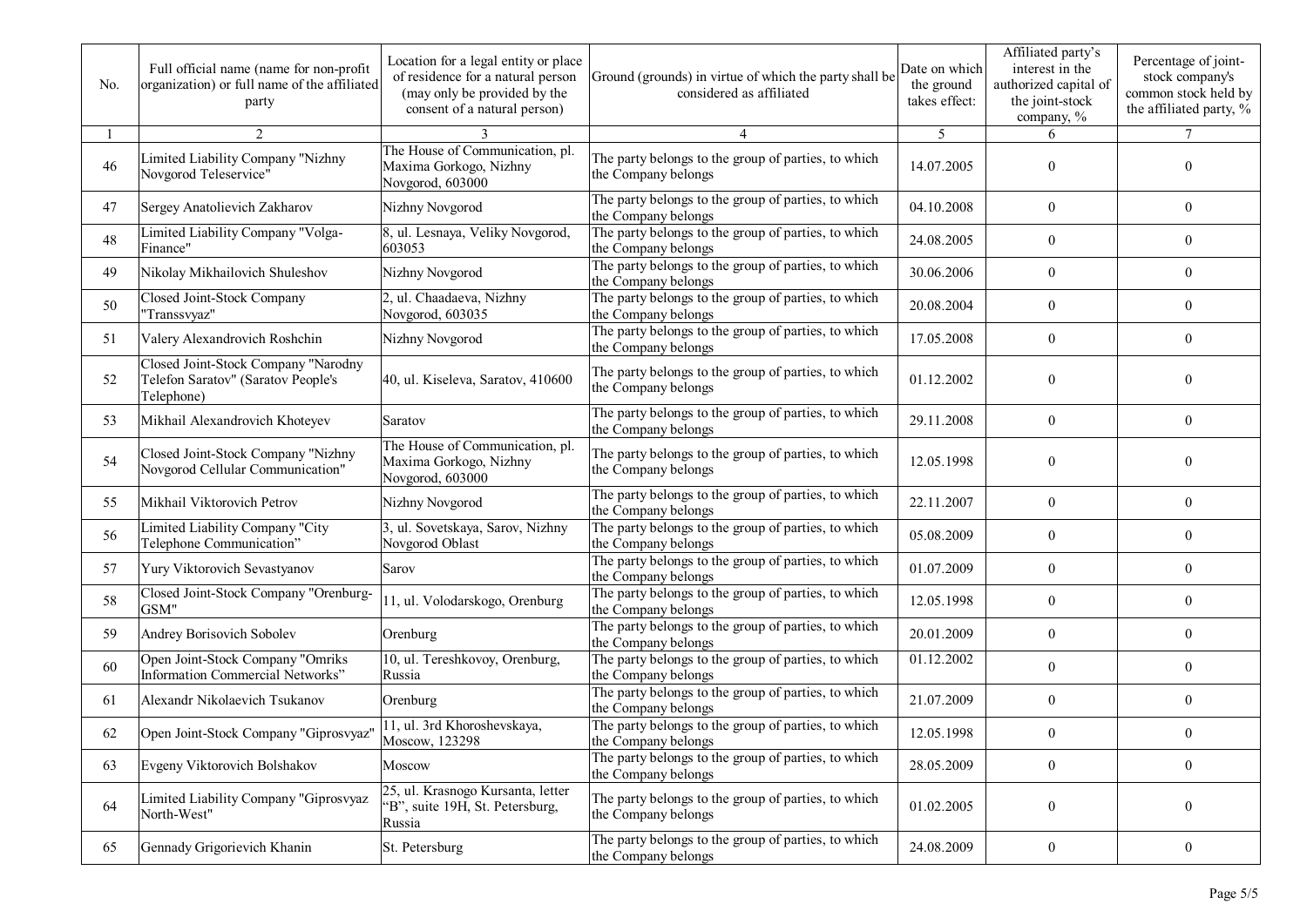| No. | Full official name (name for non-profit<br>organization) or full name of the affiliated<br>party                                                                | Location for a legal entity or place<br>of residence for a natural person<br>(may only be provided by the<br>consent of a natural person) | Ground (grounds) in virtue of which the party shall be<br>considered as affiliated | Date on which<br>the ground<br>takes effect: | Affiliated party's<br>interest in the<br>authorized capital of<br>the joint-stock<br>company, % | Percentage of joint-<br>stock company's<br>common stock held by<br>the affiliated party, % |
|-----|-----------------------------------------------------------------------------------------------------------------------------------------------------------------|-------------------------------------------------------------------------------------------------------------------------------------------|------------------------------------------------------------------------------------|----------------------------------------------|-------------------------------------------------------------------------------------------------|--------------------------------------------------------------------------------------------|
|     | 2                                                                                                                                                               |                                                                                                                                           |                                                                                    | 5                                            | 6                                                                                               | 7                                                                                          |
| 66  | Limited Liability Company "Giprosvyaz<br>-Siberia"                                                                                                              | 11, pr. Energetikov, Novosibirsk,<br>630108                                                                                               | The party belongs to the group of parties, to which<br>the Company belongs         | 26.05.2004                                   | $\theta$                                                                                        | $\theta$                                                                                   |
| 67  | Viktor Vasilievich Stolyarov                                                                                                                                    | Novosibirsk                                                                                                                               | The party belongs to the group of parties, to which<br>the Company belongs         | 21.01.2008                                   | $\mathbf{0}$                                                                                    | 0                                                                                          |
| 68  | Limited Liability Company "Giprosvyaz<br>- Consulting"                                                                                                          | 11, ul. 3 <sup>rd</sup> Khoroshevskaya,<br>Moscow, 123298                                                                                 | The party belongs to the group of parties, to which<br>the Company belongs         | 11.03.2001                                   | $\theta$                                                                                        | $\overline{0}$                                                                             |
| 69  | Vladimir Petrovich Polishchuk                                                                                                                                   | Moscow                                                                                                                                    | The party belongs to the group of parties, to which<br>the Company belongs         | 24.04.2003                                   | $\mathbf{0}$                                                                                    | $\overline{0}$                                                                             |
| 70  | Limited Liability Company "South-<br>Giprosvyaz"                                                                                                                | 67, ul. Gagarina, Krasnodar                                                                                                               | The party belongs to the group of parties, to which<br>the Company belongs         | 15.01.2003                                   | $\theta$                                                                                        | $\overline{0}$                                                                             |
| 71  | Olga Vladimirovna Serbina                                                                                                                                       | Krasnodar                                                                                                                                 | The party belongs to the group of parties, to which<br>the Company belongs         | 16.06.2009                                   | $\mathbf{0}$                                                                                    | $\overline{0}$                                                                             |
| 72  | Open Joint Stock Company for<br>Communication and Information Support  Makhachkala, the Republic of<br>Development in the Republic of Dagestan Dagestan, 367000 | 3, pr-t Rasula Gamzatova,                                                                                                                 | The party belongs to the group of parties, to which<br>the Company belongs         | 12.05.1998                                   | $\theta$                                                                                        | 0                                                                                          |
| 73  | Gamzat Bilalovich Gamzatov                                                                                                                                      | Makhachkala                                                                                                                               | The party belongs to the group of parties, to which<br>the Company belongs         | 02.08.2008                                   | $\mathbf{0}$                                                                                    | $\overline{0}$                                                                             |
| 74  | Open Joint-Stock Company "Far-East<br>Company of Electric Communication"                                                                                        | 57, ul. Svetlanskaya, Vladivostok,<br>690650                                                                                              | The party belongs to the group of parties, to which<br>the Company belongs         | 12.05.1998                                   | $\mathbf{0}$                                                                                    | $\overline{0}$                                                                             |
| 75  | Andrey Vladimirovich Balatsenko                                                                                                                                 | Vladivostok                                                                                                                               | The party belongs to the group of parties, to which<br>the Company belongs         | 11.06.2009                                   | $\mathbf{0}$                                                                                    | 0                                                                                          |
| 76  | Open Joint-Stock Company<br>"Sakhatelecom"                                                                                                                      | 22, ul. Kurashova, Yakutsk, 677000                                                                                                        | The party belongs to the group of parties, to which<br>the Company belongs         | 25.01.2007                                   | $\theta$                                                                                        | 0                                                                                          |
| 77  | Konstantin Gennadiyevich Voloshin                                                                                                                               | Yakutsk                                                                                                                                   | The party belongs to the group of parties, to which<br>the Company belongs         | 12.04.2007                                   | $\mathbf{0}$                                                                                    | $\overline{0}$                                                                             |
| 78  | <b>Limited Liability Company</b><br>"Interdaltelecom"                                                                                                           | 2-A, ul. Verkhneportovaya,<br>Vladivostok, 690600                                                                                         | The party belongs to the group of parties, to which<br>the Company belongs         | 21.01.2008                                   | $\theta$                                                                                        | $\overline{0}$                                                                             |
| 79  | Alexey Mikhailovich Skrylnikov                                                                                                                                  | Vladivostok                                                                                                                               | The party belongs to the group of parties, to which<br>the Company belongs         | 21.01.2008                                   | $\mathbf{0}$                                                                                    | $\overline{0}$                                                                             |
| 80  | Limited Liability Company<br>"Shakhtersksvyaz"                                                                                                                  | 26, ul. Mira, Shakhtersk,<br>Uglegorsky rayon, Sakhalin Oblast                                                                            | The party belongs to the group of parties, to which<br>the Company belongs         | 25.12.2008                                   |                                                                                                 | $\overline{0}$                                                                             |
| 81  | Viktor Petrovich Lozovoy                                                                                                                                        | Shakhtersk                                                                                                                                | The party belongs to the group of parties, to which<br>the Company belongs         | 17.11.2008                                   | $\mathbf{0}$                                                                                    |                                                                                            |
| 82  | Closed Joint-Stock Company "AKOS"                                                                                                                               | 38A, ul. 100 Let Vladivostoku,<br>Vladivostok, Primorsky krai,<br>690048                                                                  | The party belongs to the group of parties, to which<br>the Company belongs         | 06.03.2008                                   | $\theta$                                                                                        |                                                                                            |
| 83  | Dmitry Viktorovich Temchenko                                                                                                                                    | Vladivostok                                                                                                                               | The party belongs to the group of parties, to which<br>the Company belongs         | 12.04.2009                                   | $\boldsymbol{0}$                                                                                |                                                                                            |
| 84  | Limited Liability Company "Set Stolitsa"                                                                                                                        | 22, ul. Kurashova, Yakutsk, 677000                                                                                                        | The party belongs to the group of parties, to which<br>the Company belongs         | 14.05.2008                                   | $\boldsymbol{0}$                                                                                |                                                                                            |
| 85  | Nikolay Vladimirovich Klimontov                                                                                                                                 | Yakutsk                                                                                                                                   | The party belongs to the group of parties, to which<br>the Company belongs         | 14.05.2008                                   | $\overline{0}$                                                                                  |                                                                                            |
| 86  | Limited Liability Company "Wireless<br>Information Technologies"                                                                                                | 220, ul. Lenina, Yuzhno-<br>Sakhalinsk, 693000                                                                                            | The party belongs to the group of parties, to which<br>the Company belongs         | 14.04.2005                                   | $\boldsymbol{0}$                                                                                | $\boldsymbol{0}$                                                                           |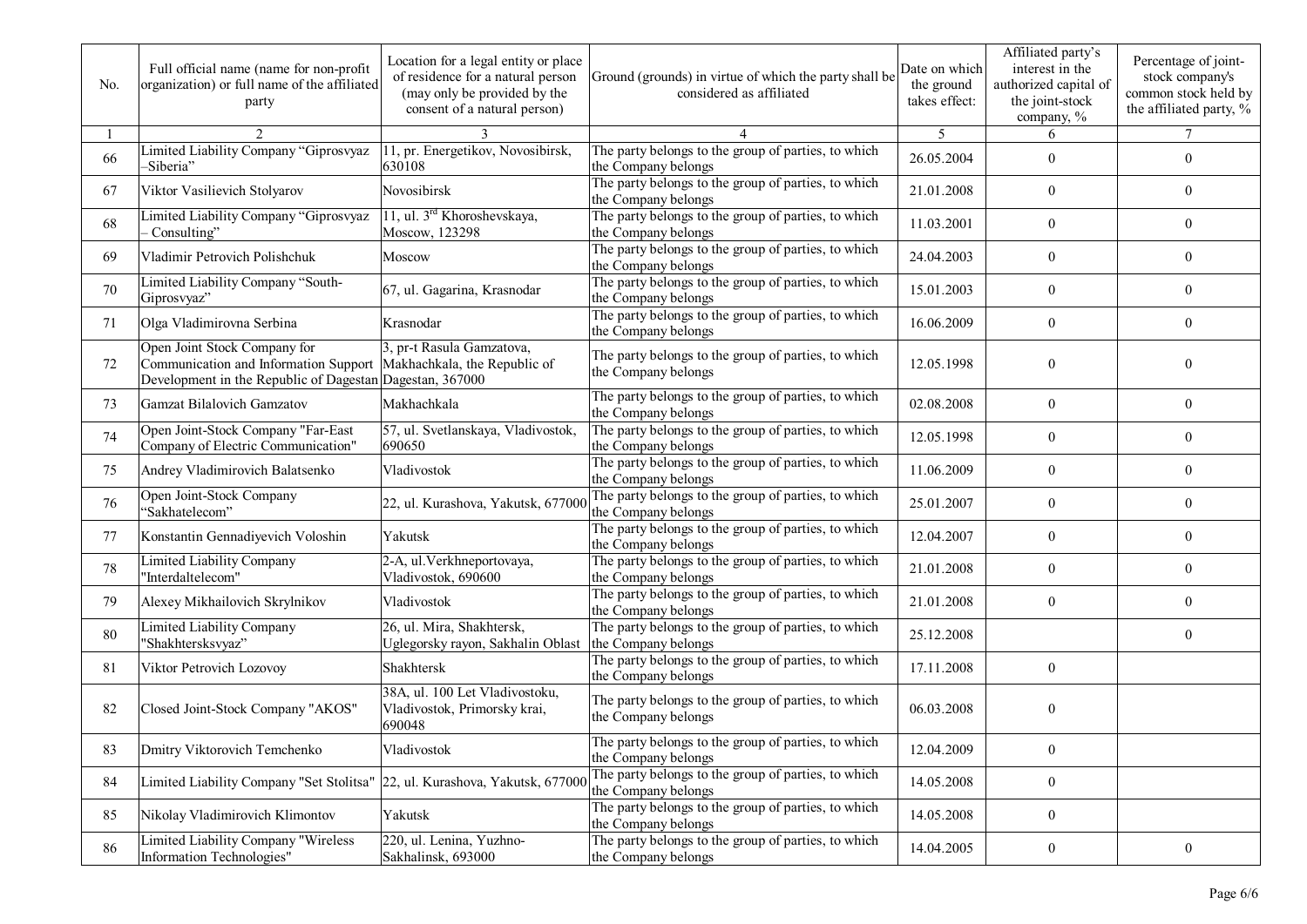| No. | Full official name (name for non-profit<br>organization) or full name of the affiliated<br>party           | Location for a legal entity or place<br>of residence for a natural person<br>(may only be provided by the<br>consent of a natural person) | Ground (grounds) in virtue of which the party shall be<br>considered as affiliated                            | Date on which<br>the ground<br>takes effect: | Affiliated party's<br>interest in the<br>authorized capital of<br>the joint-stock<br>company, % | Percentage of joint-<br>stock company's<br>common stock held by<br>the affiliated party, % |
|-----|------------------------------------------------------------------------------------------------------------|-------------------------------------------------------------------------------------------------------------------------------------------|---------------------------------------------------------------------------------------------------------------|----------------------------------------------|-------------------------------------------------------------------------------------------------|--------------------------------------------------------------------------------------------|
|     | 2                                                                                                          |                                                                                                                                           |                                                                                                               | 5                                            | 6                                                                                               | $\tau$                                                                                     |
| 87  | Evgeny Yurievich Popov                                                                                     | Yuzhno-Sakhalinsk                                                                                                                         | The party belongs to the group of parties, to which<br>the Company belongs                                    | 21.12.2005                                   | $\mathbf{0}$                                                                                    |                                                                                            |
| 88  | Open Joint-Stock Company for Long-<br>Distance and International<br>Telecommunication "Rostelecom"         | 15, ul. Dostoyevskaya,<br>St. Petersburg, 191002                                                                                          | The party belongs to the group of parties, to which<br>the Company belongs                                    | 12.05.1998                                   | 0.002                                                                                           | 0.002                                                                                      |
| 89  | Anton Yurievich Kolpakov                                                                                   | Moscow                                                                                                                                    | The party belongs to the group of parties, to which<br>the Company belongs                                    | 04.06.2009                                   | $\theta$                                                                                        | $\overline{0}$                                                                             |
| 90  | Closed Joint-Stock Company<br>"Vestelcom"                                                                  | 7, ul. Butlerova, Moscow, 117485                                                                                                          | The party belongs to the group of parties, to which<br>the Company belongs                                    | 12.05.1998                                   | $\overline{0}$                                                                                  | $\overline{0}$                                                                             |
| 91  | Oleg Stanislavovich Shedenkov                                                                              | Moscow                                                                                                                                    | The party belongs to the group of parties, to which<br>the Company belongs                                    | 24.08.2004                                   | $\overline{0}$                                                                                  | $\overline{0}$                                                                             |
| 92  | Closed Joint-Stock Company "GlobalTel<br>Space Telecommunications" (CJSC<br>GlobalTel)                     | building 2, 147427                                                                                                                        | 25, ul. Dubovaya roshcha, Moscow, The party belongs to the group of parties, to which<br>the Company belongs  | 12.05.1998                                   | $\theta$                                                                                        | $\theta$                                                                                   |
| 93  | Limited Liability Company "InfoTeKS<br>Taganrog Telecom"                                                   | 19, ul. Oktyabrskaya, Taganrog,<br>347935                                                                                                 | The party belongs to the group of parties, to which<br>the Company belongs                                    | 10.10.2002                                   | $\overline{0}$                                                                                  | $\overline{0}$                                                                             |
| 94  | Alexandr Grigorievich Petrov                                                                               | Taganrog                                                                                                                                  | The party belongs to the group of parties, to which<br>the Company belongs                                    | 01.08.2009                                   | $\overline{0}$                                                                                  | $\overline{0}$                                                                             |
| 95  | Closed Joint-Stock Company "Rosmedia"                                                                      | 15, ul. Dostoyevskogo,<br>St. Petersburg, 191002                                                                                          | The party belongs to the group of parties, to which<br>the Company belongs                                    | 21.07.2009                                   | $\overline{0}$                                                                                  | $\overline{0}$                                                                             |
| 96  | Anna Vladimirovna Sellik                                                                                   | St. Petersburg                                                                                                                            | The party belongs to the group of parties, to which<br>the Company belongs                                    | 21.07.2009                                   | $\mathbf{0}$                                                                                    | $\mathbf{0}$                                                                               |
| 97  | Limited Liability Company "Istochnik<br>and Co."                                                           | Bekasovo Training Center, Naro-<br>Fomisk town, Naro-Fominsk<br>district, Moscow Oblast, 143380                                           | The party belongs to the group of parties, to which<br>the Company belongs                                    | 18.08.2009                                   | $\theta$                                                                                        | $\overline{0}$                                                                             |
| 98  | Maria Alexeevna Bormotova                                                                                  | Moscow Oblast                                                                                                                             | The party belongs to the group of parties, to which<br>the Company belongs                                    | 18.08.2009                                   | $\overline{0}$                                                                                  | $\overline{0}$                                                                             |
| 99  | Closed Joint-Stock Company "Incom"                                                                         | 27/26, Zubovsky b-r, building 3,<br>Moscow, 121021                                                                                        | The party belongs to the group of parties, to which<br>the Company belongs                                    | 12.05.1998                                   | $\theta$                                                                                        | 0                                                                                          |
| 100 | Valery Petrovich Ryzhiy                                                                                    | Moscow                                                                                                                                    | The party belongs to the group of parties, to which<br>the Company belongs                                    | 05.12.2008                                   | $\theta$                                                                                        | $\overline{0}$                                                                             |
| 101 | Closed Joint-Stock Company "Moscow<br>Centre for New Technologies and<br>Telecommunications" (CJSC MC NTT) | 46 ul. Arbat, building 1, Moscow,<br>121002                                                                                               | The party belongs to the group of parties, to which<br>the Company belongs                                    | 12.05.1998                                   | $\theta$                                                                                        | 0                                                                                          |
| 102 | Andrey Leonidovich Petrov                                                                                  | Moscow                                                                                                                                    | The party belongs to the group of parties, to which<br>the Company belongs                                    | 27.09.2004                                   | $\theta$                                                                                        | $\overline{0}$                                                                             |
| 103 | Closed Joint-Stock Company "Kostars"<br>Insurance Company"                                                 | 3, Moscow, 121021                                                                                                                         | 27/26 Zubovsky boulevard, building The party belongs to the group of parties, to which<br>the Company belongs | 12.05.1998                                   | $\boldsymbol{0}$                                                                                | $\boldsymbol{0}$                                                                           |
| 104 | Evgeny Alexandrovich Ustinov                                                                               | Moscow                                                                                                                                    | The party belongs to the group of parties, to which<br>the Company belongs                                    | 21.11.2008                                   | $\boldsymbol{0}$                                                                                | $\boldsymbol{0}$                                                                           |
| 105 | Closed Joint-Stock Company "Globus-<br>Telecom"                                                            | 38, ul. Obraztsova, Moscow,<br>127018                                                                                                     | The party belongs to the group of parties, to which<br>the Company belongs                                    | 03.04.2006                                   | $\boldsymbol{0}$                                                                                | $\bf{0}$                                                                                   |
| 106 | Sergey Valerievich Semenov                                                                                 | Moscow                                                                                                                                    | The party belongs to the group of parties, to which<br>the Company belongs                                    | 04.07.2008                                   | $\overline{0}$                                                                                  | $\boldsymbol{0}$                                                                           |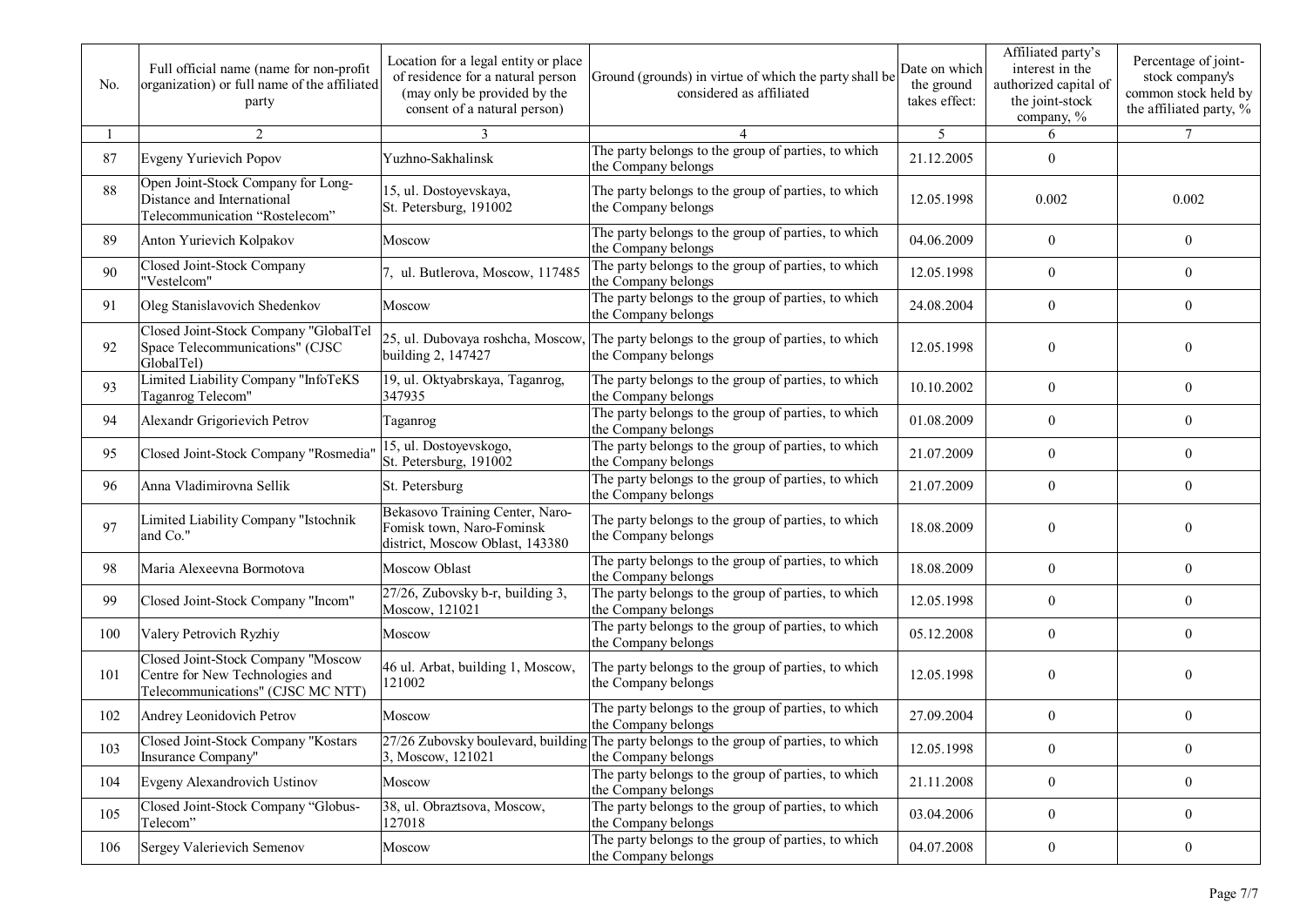| No. | Full official name (name for non-profit<br>organization) or full name of the affiliated<br>party | Location for a legal entity or place<br>of residence for a natural person<br>(may only be provided by the<br>consent of a natural person) | Ground (grounds) in virtue of which the party shall be<br>considered as affiliated | Date on which<br>the ground<br>takes effect: | Affiliated party's<br>interest in the<br>authorized capital of<br>the joint-stock<br>company, % | Percentage of joint-<br>stock company's<br>common stock held by<br>the affiliated party, % |
|-----|--------------------------------------------------------------------------------------------------|-------------------------------------------------------------------------------------------------------------------------------------------|------------------------------------------------------------------------------------|----------------------------------------------|-------------------------------------------------------------------------------------------------|--------------------------------------------------------------------------------------------|
|     | $\mathfrak{D}$                                                                                   |                                                                                                                                           |                                                                                    | 5                                            | 6                                                                                               | $\tau$                                                                                     |
| 107 | Closed Joint-Stock Company "Zebra-<br>Telecom"                                                   | 24, ul. Trubnaya, block 3, Moscow,<br>103051                                                                                              | The party belongs to the group of parties, to which<br>the Company belongs         | 13.06.2006                                   | $\theta$                                                                                        | $\overline{0}$                                                                             |
| 108 | Sergey Viktorovich Kudrin                                                                        | Moscow                                                                                                                                    | The party belongs to the group of parties, to which<br>the Company belongs         | 01.07.2009                                   | $\overline{0}$                                                                                  | 0                                                                                          |
| 109 | Open Joint-Stock Company<br>"RTComm.RU"                                                          | 13, ul. 2 <sup>nd</sup> Zvenigorodskaya,<br>building 43, Moscow, 123022                                                                   | The party belongs to the group of parties, to which<br>the Company belongs         | 30.06.2008                                   | $\theta$                                                                                        | 0                                                                                          |
| 110 | Valery Petrovich Lokhin                                                                          | Moscow                                                                                                                                    | The party belongs to the group of parties, to which<br>the Company belongs         | 12.08.2008                                   | $\theta$                                                                                        | $\overline{0}$                                                                             |
| 111 | Closed Joint-Stock Company "RTCOM-<br>Siberia"                                                   | 86, ul. Kirova, Novosibirsk, 630102                                                                                                       | The party belongs to the group of parties, to which<br>the Company belongs         | 30.06.2008                                   | $\theta$                                                                                        | $\overline{0}$                                                                             |
| 112 | Alexandr Vladimirovich Ivanov                                                                    | Novosibirsk                                                                                                                               | The party belongs to the group of parties, to which<br>the Company belongs         | 30.06.2008                                   | $\overline{0}$                                                                                  | $\mathbf{0}$                                                                               |
| 113 | Limited Liability Company "RTComm-<br>South"                                                     | 54, ul. Myasnikova, Rostov-on-<br>Don, 344019                                                                                             | The party belongs to the group of parties, to which<br>the Company belongs         | 30.06.2008                                   | $\overline{0}$                                                                                  | $\boldsymbol{0}$                                                                           |
| 114 | Evgeny Vasilievich Egorshin                                                                      | Rostov-on-Don                                                                                                                             | The party belongs to the group of parties, to which<br>the Company belongs         | 30.06.2008                                   | $\overline{0}$                                                                                  | $\overline{0}$                                                                             |
| 115 | Limited Liability Company "RTComm-<br>Volga-Ural"                                                | 11/2, ul. 50-letiya Oktyabrya, suite<br>420, Ufa, Bashkortostan, 450005                                                                   | The party belongs to the group of parties, to which<br>the Company belongs         | 30.06.2008                                   | $\overline{0}$                                                                                  | $\mathbf{0}$                                                                               |
| 116 | Ilgiz Rafikovich Yakupov                                                                         | Ufa                                                                                                                                       | The party belongs to the group of parties, to which<br>the Company belongs         | 30.06.2008                                   | $\overline{0}$                                                                                  | $\overline{0}$                                                                             |
| 117 | Subsidiary company "Health and Rest<br>Center "Malakhit"                                         | 15, ul. Shcherbaka, Yalta,<br>Autonomous Republic of Crimea,<br>Ukraine, 98635                                                            | The party belongs to the group of parties, to which<br>the Company belongs         | 12.05.1998                                   | $\theta$                                                                                        | $\theta$                                                                                   |
| 118 | Olga Efimovna Rykolenko                                                                          | Yalta                                                                                                                                     | The party belongs to the group of parties, to which<br>the Company belongs         | 04.09.2006                                   | $\overline{0}$                                                                                  | $\mathbf{0}$                                                                               |
| 119 | Open Joint-Stock Company<br>"Sibirtelecom"                                                       | 86, ul. M. Gorkogo, Novosibirsk,<br>630099                                                                                                | The party belongs to the group of parties, to which<br>the Company belongs         | 12.05.1998                                   | $\overline{0}$                                                                                  | $\overline{0}$                                                                             |
| 120 | Ivan Vitalyevich Dadykin                                                                         | Novosibirsk                                                                                                                               | The party belongs to the group of parties, to which<br>the Company belongs         | 01.05.2009                                   | $\overline{0}$                                                                                  | $\overline{0}$                                                                             |
| 121 | Closed Joint-Stock Company "ChitaNET                                                             | 22, ul. Chaikovskogo, Chita,<br>672000                                                                                                    | The party belongs to the group of parties, to which<br>the Company belongs         | 25.08.2004                                   | $\mathbf{0}$                                                                                    | $\boldsymbol{0}$                                                                           |
| 122 | Konstantin Gennadievich Motlyakh                                                                 | Chita                                                                                                                                     | The party belongs to the group of parties, to which<br>the Company belongs         | 29.12.2009                                   | $\overline{0}$                                                                                  | $\overline{0}$                                                                             |
| 123 | Closed Joint-Stock Company<br>"Baikalwestcom"                                                    | 68, ul. 2-ya Zheleznodorozhnaya,<br>Irkutsk, 664005                                                                                       | The party belongs to the group of parties, to which<br>the Company belongs         | 12.05.1998                                   | $\theta$                                                                                        | $\theta$                                                                                   |
| 124 | Vladimir Nikolaevich Shapovalov                                                                  | <b>Irkutsk</b>                                                                                                                            | The party belongs to the group of parties, to which<br>the Company belongs         | 26.10.2006                                   | $\overline{0}$                                                                                  | $\overline{0}$                                                                             |
| 125 | Closed Joint-Stock Company "Novocom"                                                             | 17A, ul. Oktyabrskaya,<br>Novosibirsk, 630099                                                                                             | The party belongs to the group of parties, to which<br>the Company belongs         | 23.04.2008                                   | $\boldsymbol{0}$                                                                                | $\boldsymbol{0}$                                                                           |
| 126 | Alexandr Lvovich Nekhaev                                                                         | Novosibirsk                                                                                                                               | The party belongs to the group of parties, to which<br>the Company belongs         | 28.05.2008                                   | $\overline{0}$                                                                                  | $\overline{0}$                                                                             |
| 127 | Closed Joint-Stock Company<br>"Eniseytelecom"                                                    | 20, ul. Kachinskaya, Krasnoyarsk,<br>660020                                                                                               | The party belongs to the group of parties, to which<br>the Company belongs         | 12.05.1998                                   | $\overline{0}$                                                                                  | $\overline{0}$                                                                             |
| 128 | Nikolay Alexandrovich Grishko                                                                    | Krasnoyarsk                                                                                                                               | The party belongs to the group of parties, to which<br>the Company belongs         | 01.07.2009                                   | $\boldsymbol{0}$                                                                                | $\boldsymbol{0}$                                                                           |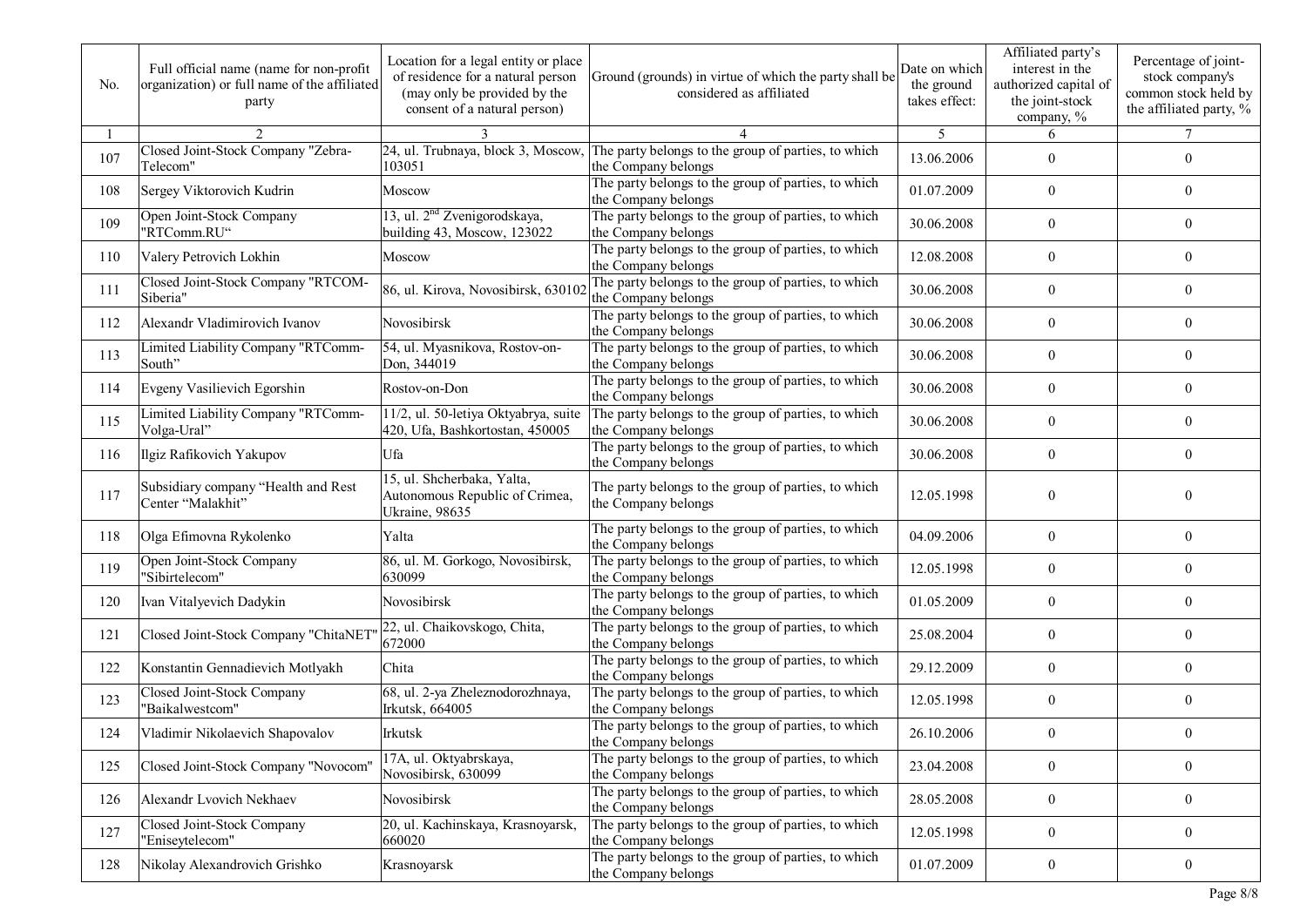| No. | Full official name (name for non-profit<br>organization) or full name of the affiliated<br>party     | Location for a legal entity or place<br>of residence for a natural person<br>(may only be provided by the<br>consent of a natural person) | Ground (grounds) in virtue of which the party shall be<br>considered as affiliated | Date on which<br>the ground<br>takes effect: | Affiliated party's<br>interest in the<br>authorized capital of<br>the joint-stock<br>company, % | Percentage of joint-<br>stock company's<br>common stock held by<br>the affiliated party, % |
|-----|------------------------------------------------------------------------------------------------------|-------------------------------------------------------------------------------------------------------------------------------------------|------------------------------------------------------------------------------------|----------------------------------------------|-------------------------------------------------------------------------------------------------|--------------------------------------------------------------------------------------------|
|     | $\mathfrak{D}$                                                                                       | 3                                                                                                                                         |                                                                                    | 5                                            | 6                                                                                               | $\tau$                                                                                     |
| 129 | Closed Joint-Stock Company "Cellular<br>Telephone of Kuzbass GSM" (CJSC<br>CTeK GSM)                 | 61, pr. Sovetsky, Kemerovo,<br>650099                                                                                                     | The party belongs to the group of parties, to which<br>the Company belongs         | 12.02.2007                                   | $\theta$                                                                                        | 0                                                                                          |
| 130 | Alexandr Gennadievich Bartyshev                                                                      | Kemerovo                                                                                                                                  | The party belongs to the group of parties, to which<br>the Company belongs         | 26.06.2007                                   | $\theta$                                                                                        | $\overline{0}$                                                                             |
| 131 | Open Joint-Stock Company "Altaysvyaz'                                                                | 61 A, Krasnoarmeysky pr., Barnaul,<br>656049                                                                                              | The party belongs to the group of parties, to which<br>the Company belongs         | 24.02.2005                                   | $\theta$                                                                                        | $\theta$                                                                                   |
| 132 | Tatiana Konstantinovna Dashkova                                                                      | Barnaul                                                                                                                                   | The party belongs to the group of parties, to which<br>the Company belongs         | 16.02.2008                                   | $\theta$                                                                                        | $\overline{0}$                                                                             |
| 133 | Closed Joint-Stock Company "ATS-41"<br>(Telephone Exchange 32)                                       | 11"A", Pionerskaya ul., building 1,<br>Bratsk, Irkutsk oblast, 665708                                                                     | The party belongs to the group of parties, to which<br>the Company belongs         | 06.12.2006                                   | $\overline{0}$                                                                                  | $\overline{0}$                                                                             |
| 134 | Closed Joint-Stock Company "ATS-32"<br>(Telephone Exchange 32)                                       | 94, ul. Mira, Irkutsk, 644002                                                                                                             | The party belongs to the group of parties, to which<br>the Company belongs         | 27.06.2006                                   | $\overline{0}$                                                                                  | $\overline{0}$                                                                             |
| 135 | Oleg Petrovich Shirshov                                                                              | Irkutsk                                                                                                                                   | The party belongs to the group of parties, to which<br>the Company belongs         | 29.12.2009                                   | $\overline{0}$                                                                                  | $\overline{0}$                                                                             |
| 136 | Open Joint-Stock Company "Regional<br>Information Networks" (OJSC RINET)                             | 1, ul. Trudovaya, Novosibirsk,<br>630099                                                                                                  | The party belongs to the group of parties, to which<br>the Company belongs         | 12.05.1998                                   | $\overline{0}$                                                                                  | $\overline{0}$                                                                             |
| 137 | Alexey Sergeevich Sukontsev                                                                          | Novosibirsk                                                                                                                               | The party belongs to the group of parties, to which<br>the Company belongs         | 28.02.2008                                   | $\overline{0}$                                                                                  | $\theta$                                                                                   |
| 138 | Open Joint Stock Company<br>"MobileTelecom Stock Company for<br>Telephone Communication Development" | 7, ul. Sukhe-Batora, Ulan-Ude,<br>670000                                                                                                  | The party belongs to the group of parties, to which<br>the Company belongs         | 30.06.2004                                   | $\theta$                                                                                        | $\theta$                                                                                   |
| 139 | Igor Kimovich Borzhonov                                                                              | Ulan-Ude                                                                                                                                  | The party belongs to the group of parties, to which<br>the Company belongs         | 25.05.2007                                   | $\overline{0}$                                                                                  | $\theta$                                                                                   |
| 140 | Open Joint-Stock Company "Tsentralny<br>Telegraph"                                                   | 7, ul. Tverskaya, Moscow, 125375                                                                                                          | The party belongs to the group of parties, to which<br>the Company belongs         | 12.05.1998                                   | 0.001                                                                                           | 0.001                                                                                      |
| 141 | Igor Viktorovich Zabolotny                                                                           | Moscow                                                                                                                                    | The party belongs to the group of parties, to which<br>the Company belongs         | 02.07.2009                                   | $\overline{0}$                                                                                  | $\overline{0}$                                                                             |
| 142 | Closed Joint-Stock Company "Open<br>Communications"                                                  | 7, ul. Tverskaya, Moscow, 125375                                                                                                          | The party belongs to the group of parties, to which<br>the Company belongs         | 01.01.2000                                   | $\overline{0}$                                                                                  | $\overline{0}$                                                                             |
| 143 | Alexey Sergeevich Shcheglov                                                                          | Moscow                                                                                                                                    | The party belongs to the group of parties, to which<br>the Company belongs         | 22.12.2009                                   | $\overline{0}$                                                                                  | $\overline{0}$                                                                             |
| 144 | Closed Joint-Stock Company<br>"TSENTEL"                                                              | 7, ul. Tverskaya, Moscow, 125375                                                                                                          | The party belongs to the group of parties, to which<br>the Company belongs         | 12.05.1998                                   | $\overline{0}$                                                                                  | $\overline{0}$                                                                             |
| 145 | Alexey Vladimirovich Tsember                                                                         | Moscow                                                                                                                                    | The party belongs to the group of parties, to which<br>the Company belongs         | 03.03.2010                                   | $\theta$                                                                                        | $\overline{0}$                                                                             |
| 146 | Open Joint-Stock Company<br>"Uralsvyazinform"                                                        | 11, ul. Mosakovskaya,<br>Ekaterinburg, 620014                                                                                             | The party belongs to the group of parties, to which<br>the Company belongs         | 12.05.1998                                   | $\boldsymbol{0}$                                                                                | $\boldsymbol{0}$                                                                           |
| 147 | Sergey Alexeevich Lukash                                                                             | Ekaterinburg                                                                                                                              | The party belongs to the group of parties, to which<br>the Company belongs         | 20.03.2010                                   | $\boldsymbol{0}$                                                                                | $\boldsymbol{0}$                                                                           |
| 148 | Closed Joint-Stock Company "FK-Svyaz"                                                                | 42, ul. Shchepkina, block 2A, suite<br>610, Moscow, 129110, Russia                                                                        | The party belongs to the group of parties, to which<br>the Company belongs         | 02.12.2009                                   | $\boldsymbol{0}$                                                                                | $\boldsymbol{0}$                                                                           |
| 149 | Open Joint-Stock Company "Central<br>Telecommunication Company"                                      | 23, ul. Proletarskaya, Khimki,<br>Moscow Oblast, 141400                                                                                   | The party belongs to the group of parties, to which<br>the Company belongs         | 12.05.1998                                   | $\boldsymbol{0}$                                                                                | $\bf{0}$                                                                                   |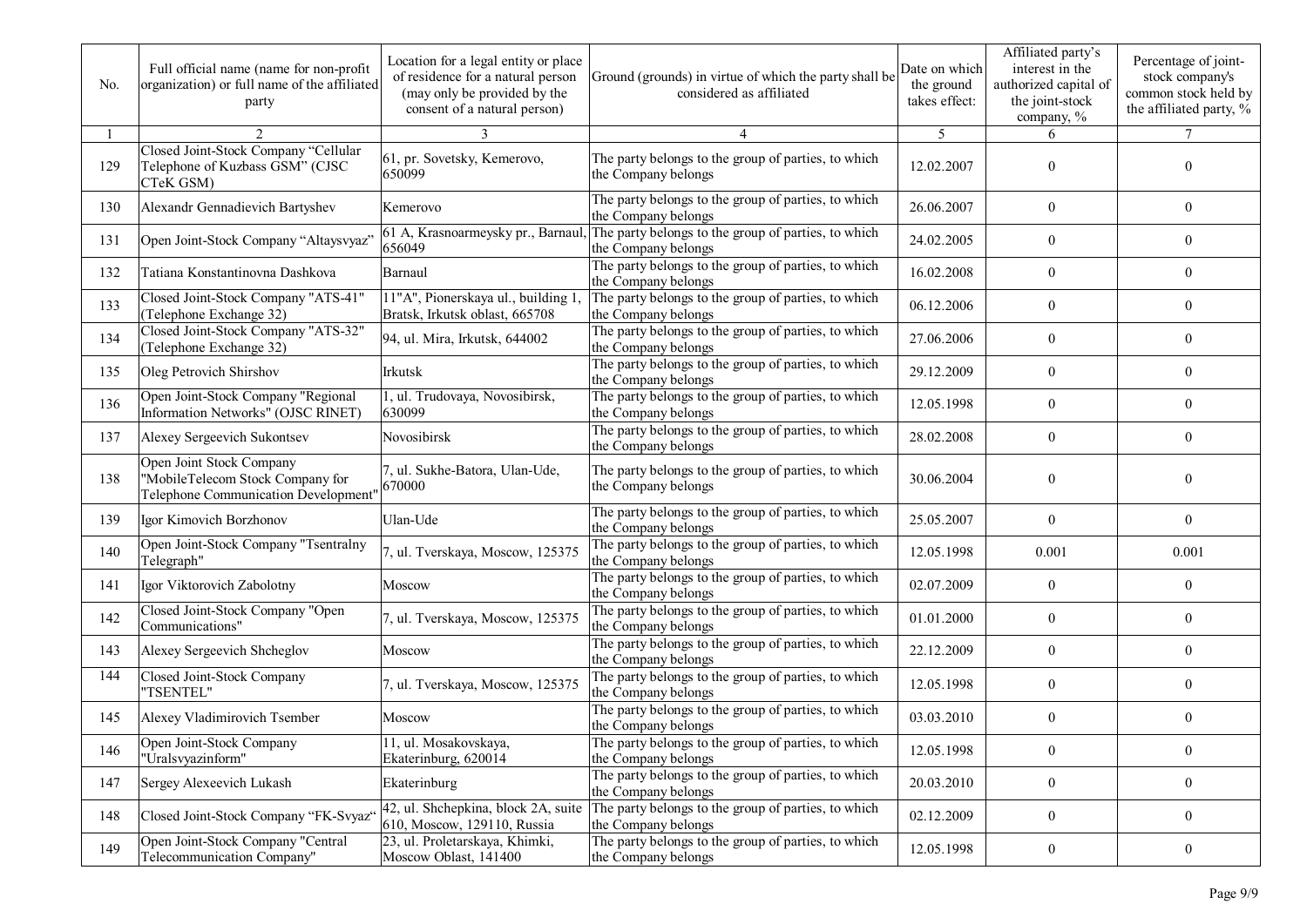| No. | Full official name (name for non-profit<br>organization) or full name of the affiliated<br>party | Location for a legal entity or place<br>of residence for a natural person<br>(may only be provided by the<br>consent of a natural person) | Ground (grounds) in virtue of which the party shall be<br>considered as affiliated | Date on which<br>the ground<br>takes effect: | Affiliated party's<br>interest in the<br>authorized capital of<br>the joint-stock<br>company, % | Percentage of joint-<br>stock company's<br>common stock held by<br>the affiliated party, % |
|-----|--------------------------------------------------------------------------------------------------|-------------------------------------------------------------------------------------------------------------------------------------------|------------------------------------------------------------------------------------|----------------------------------------------|-------------------------------------------------------------------------------------------------|--------------------------------------------------------------------------------------------|
|     | $\overline{2}$                                                                                   | 3                                                                                                                                         |                                                                                    | 5                                            | 6                                                                                               | $\tau$                                                                                     |
| 150 | Vaagn Artavazdovich Martirosyan                                                                  | Moscow                                                                                                                                    | The party belongs to the group of parties, to which<br>the Company belongs         | 08.06.2007                                   | $\overline{0}$                                                                                  | $\overline{0}$                                                                             |
| 151 | Closed Joint-Stock Company "Vladimir<br>Teleservice"                                             | 20, ul. Gorokhovaya, Vladimir,<br>600017                                                                                                  | The party belongs to the group of parties, to which<br>the Company belongs         | 30.11.2002                                   | $\overline{0}$                                                                                  | 0                                                                                          |
| 152 | Alexey Vladimirovich Belov                                                                       | Vladimir                                                                                                                                  | The party belongs to the group of parties, to which<br>the Company belongs         | 03.02.2009                                   | $\overline{0}$                                                                                  | 0                                                                                          |
| 153 | Closed Joint-Stock Company Telecom of<br>Ryazan Oblast                                           | 33, ul. Uritskogo, Ryazan, 390006                                                                                                         | The party belongs to the group of parties, to which<br>the Company belongs         | 29.06.2009                                   | $\overline{0}$                                                                                  | 0                                                                                          |
| 154 | Galina Alexeevna Chueva                                                                          | Ryazan                                                                                                                                    | The party belongs to the group of parties, to which<br>the Company belongs         | 01.03.2009                                   | $\theta$                                                                                        | $\overline{0}$                                                                             |
| 155 | Closed Joint-Stock Company<br>'TsentrTelecomService"                                             | 23, ul. Proletarskaya, suite 101,<br>Khimki, Moscow Oblast, 141400                                                                        | The party belongs to the group of parties, to which<br>the Company belongs         | 01.01.2003                                   | $\overline{0}$                                                                                  | $\overline{0}$                                                                             |
| 156 | Igor Anatolievich Plyusnin                                                                       | Moscow                                                                                                                                    | The party belongs to the group of parties, to which<br>the Company belongs         | 18.12.2009                                   | $\theta$                                                                                        | $\mathbf{0}$                                                                               |
| 157 | Limited Liability Company<br>'PrimaFinance"                                                      | 13, ul. Antonova-Ovseenko,<br>building 1, Moscow, 123317                                                                                  | The party belongs to the group of parties, to which<br>the Company belongs         | 29.01.2009                                   | $\overline{0}$                                                                                  | $\overline{0}$                                                                             |
| 158 | Kirill Sergeevich Terentyev                                                                      | Moscow                                                                                                                                    | The party belongs to the group of parties, to which<br>the Company belongs         | 12.01.2010                                   | $\theta$                                                                                        | $\theta$                                                                                   |
| 159 | Open Joint-Stock Company "Russian<br>Telecommunication Network"                                  | 2/15, ul. Maroseika, Moscow,<br>101000                                                                                                    | The party belongs to the group of parties, to which<br>the Company belongs         | 01.01.2003                                   | $\overline{0}$                                                                                  | $\theta$                                                                                   |
| 160 | Georgy Mikhailovich Sushilin                                                                     | Moscow                                                                                                                                    | The party belongs to the group of parties, to which<br>the Company belongs         | 20.06.2008                                   | $\overline{0}$                                                                                  | $\boldsymbol{0}$                                                                           |
| 161 | Limited Liability Company<br>"TverTelecom"                                                       | 24, ul. Novotorzhskaya, Tver,<br>170000                                                                                                   | The party belongs to the group of parties, to which<br>the Company belongs         | 01.10.2004                                   | $\overline{0}$                                                                                  | $\overline{0}$                                                                             |
| 162 | Sergey Mikhailovich Malakhov                                                                     | Tver                                                                                                                                      | The party belongs to the group of parties, to which<br>the Company belongs         | 22.01.2009                                   | $\theta$                                                                                        | $\overline{0}$                                                                             |
| 163 | Limited Liability Company "Vladimir<br>Payphone"                                                 | 32"A", pr. Stroiteley, Vladimir,<br>600014                                                                                                | The party belongs to the group of parties, to which<br>the Company belongs         | 12.05.1998                                   | $\overline{0}$                                                                                  | $\overline{0}$                                                                             |
| 164 | Vladimir Ivanovich Yurkin                                                                        | Vladimir                                                                                                                                  | The party belongs to the group of parties, to which<br>the Company belongs         | 21.04.2008                                   | $\overline{0}$                                                                                  | $\overline{0}$                                                                             |
| 165 | Closed Joint-Stock Company "Delta<br>Telecom"                                                    | 12/1, ul. Krasnoprudnaya, building<br>1, suite 15, 17, Moscow, 107140.                                                                    | The party belongs to the group of parties, to which<br>the Company belongs         | 26.12.2007                                   | $\overline{0}$                                                                                  | $\overline{0}$                                                                             |
| 166 | Roman Yurievich Yankovsky                                                                        | Moscow                                                                                                                                    | The party belongs to the group of parties, to which<br>the Company belongs         | 14.05.2009                                   | $\overline{0}$                                                                                  | $\overline{0}$                                                                             |
| 167 | Limited Liability Company "MobileCom" 17, ul. Mira, Vladimir, 600017                             |                                                                                                                                           | The party belongs to the group of parties, to which<br>the Company belongs         | 01.01.1999                                   | $\theta$                                                                                        | $\overline{0}$                                                                             |
| 168 | Anatoly Nikolaevich Korovin                                                                      | Vladimir                                                                                                                                  | The party belongs to the group of parties, to which<br>the Company belongs         | 17.03.2008                                   | $\boldsymbol{0}$                                                                                | $\boldsymbol{0}$                                                                           |
| 169 | Limited Liability Company "Telecom-<br>Terminal"                                                 | 13, pr. Lenina, Ivanovo, 153000                                                                                                           | The party belongs to the group of parties, to which<br>the Company belongs         | 01.01.1998                                   | $\boldsymbol{0}$                                                                                | $\boldsymbol{0}$                                                                           |
| 170 | Andrey Borisovich Papulin                                                                        | Ivanovo                                                                                                                                   | The party belongs to the group of parties, to which<br>the Company belongs         | 14.05.2009                                   | $\boldsymbol{0}$                                                                                | $\overline{0}$                                                                             |
| 171 | Closed Joint-Stock Company "Teleport-<br>Ivanovo"                                                | 28, ul. Stepanova, Ivanovo, 153000                                                                                                        | The party belongs to the group of parties, to which<br>the Company belongs         | 12.05.1998                                   | $\boldsymbol{0}$                                                                                | $\boldsymbol{0}$                                                                           |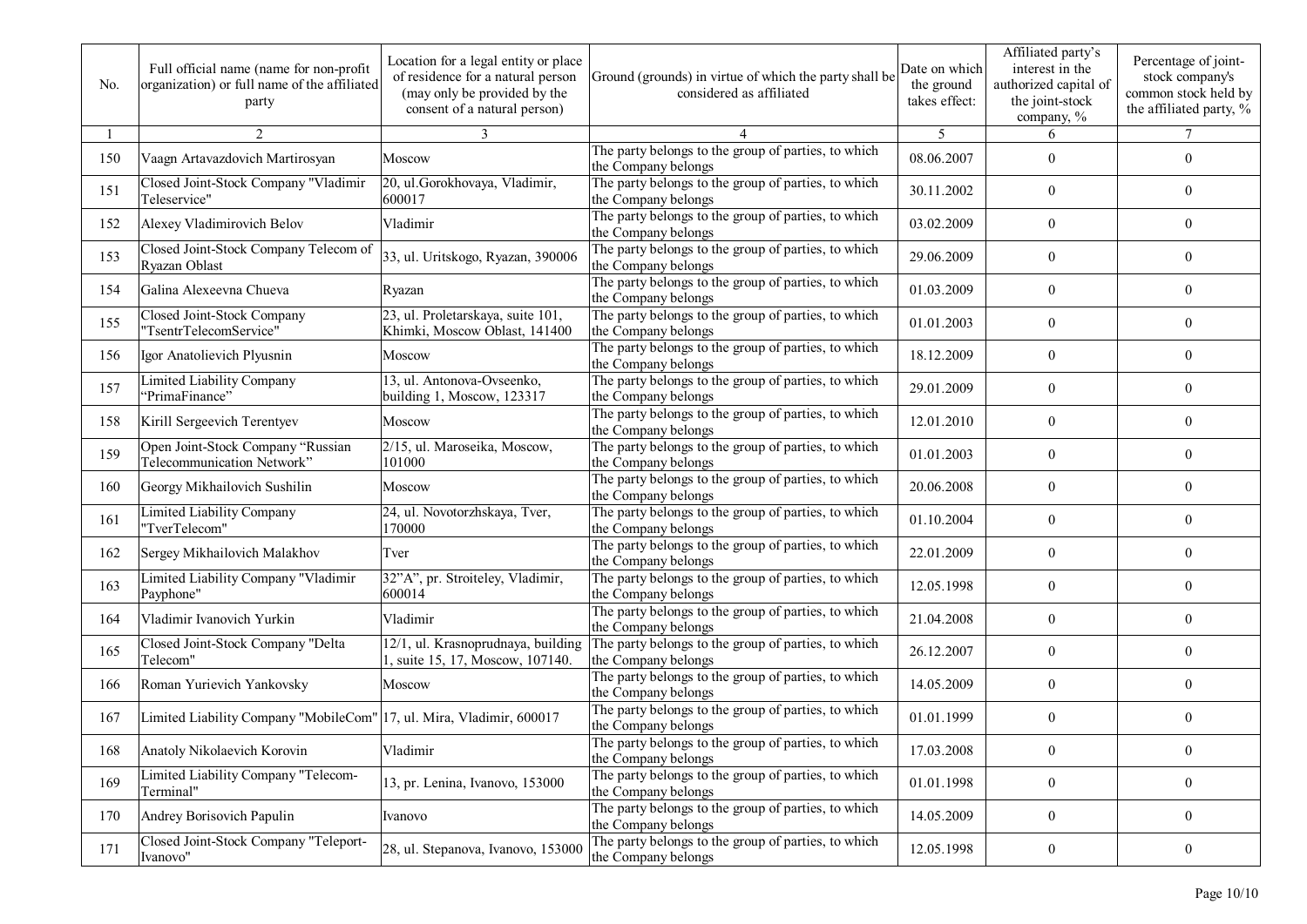| No. | Full official name (name for non-profit<br>organization) or full name of the affiliated<br>party | Location for a legal entity or place<br>of residence for a natural person<br>(may only be provided by the<br>consent of a natural person) | Ground (grounds) in virtue of which the party shall be<br>considered as affiliated | Date on which<br>the ground<br>takes effect: | Affiliated party's<br>interest in the<br>authorized capital of<br>the joint-stock<br>company, % | Percentage of joint-<br>stock company's<br>common stock held by<br>the affiliated party, % |
|-----|--------------------------------------------------------------------------------------------------|-------------------------------------------------------------------------------------------------------------------------------------------|------------------------------------------------------------------------------------|----------------------------------------------|-------------------------------------------------------------------------------------------------|--------------------------------------------------------------------------------------------|
|     | $\overline{2}$                                                                                   | 3                                                                                                                                         |                                                                                    | 5                                            | 6                                                                                               | $\tau$                                                                                     |
| 172 | Svetlana Anatolievna Tsygankova                                                                  | Ivanovo                                                                                                                                   | The party belongs to the group of parties, to which<br>the Company belongs         | 01.07.2009                                   | $\overline{0}$                                                                                  | $\theta$                                                                                   |
| 173 | Closed Joint-Stock Company "Operator<br>Center"                                                  | 28, ul. Simeonovskaya, Tver,<br>170000                                                                                                    | The party belongs to the group of parties, to which<br>the Company belongs         | 04.12.2007                                   | $\overline{0}$                                                                                  | $\overline{0}$                                                                             |
| 174 | Valery Vladimirovich Utkin                                                                       | Tver                                                                                                                                      | The party belongs to the group of parties, to which<br>the Company belongs         | 01.12.2009                                   | $\overline{0}$                                                                                  | 0                                                                                          |
| 175 | Limited Liability Company "Operatorsky<br>Center"                                                | 27, ul. Volodarskogo, Tver, 170000                                                                                                        | The party belongs to the group of parties, to which<br>the Company belongs         | 23.11.2005                                   | $\overline{0}$                                                                                  | 0                                                                                          |
| 176 | <b>Limited Liability Company</b><br>"CenterTelecom-Finance"                                      | 22A, ul. Novotorzhskaya, Tver,<br>170100                                                                                                  | The party belongs to the group of parties, to which<br>the Company belongs         | March 2006                                   | $\theta$                                                                                        | $\overline{0}$                                                                             |
| 177 | Open Joint-Stock Company "TeleNET"                                                               | 28, ul. Simeonovskaya, Tver,<br>170000                                                                                                    | The party belongs to the group of parties, to which<br>the Company belongs         | 23.11.2005                                   | $\overline{0}$                                                                                  | $\overline{0}$                                                                             |
| 178 | Limited Liability Company<br>"CenterFinance"                                                     | 22A, ul. Novotorzhskaya, Tver,<br>170100                                                                                                  | The party belongs to the group of parties, to which<br>the Company belongs         | April 2006                                   | $\overline{0}$                                                                                  | $\mathbf{0}$                                                                               |
| 179 | Oleg Viktorovich Bakhmutov                                                                       | Tver                                                                                                                                      | The party belongs to the group of parties, to which<br>the Company belongs         | 17.03.2006                                   | $\overline{0}$                                                                                  | $\overline{0}$                                                                             |
| 180 | Open Joint-Stock Company "Southern<br>Telecommunication Company"                                 | 66, ul. Karasunskaya, Krasnodar,<br>350000                                                                                                | The party belongs to the group of parties, to which<br>the Company belongs         | 12.05.1998                                   | $\theta$                                                                                        | $\theta$                                                                                   |
| 181 | Alexandr Petrovich Shipulin                                                                      | Krasnodar                                                                                                                                 | The party belongs to the group of parties, to which<br>the Company belongs         | 09.06.2009                                   | $\overline{0}$                                                                                  | $\Omega$                                                                                   |
| 182 | Open Joint-Stock Company "Orbita"<br>Health Improvement Centre"                                  | village Olginka, Tuapse rayon,<br>Krasnodar krai, 325840                                                                                  | The party belongs to the group of parties, to which<br>the Company belongs         | 18.12.2000                                   | $\overline{0}$                                                                                  | $\boldsymbol{0}$                                                                           |
| 183 | Konstantin Vladimirovich Evtushenko                                                              | Krasnodar                                                                                                                                 | The party belongs to the group of parties, to which<br>the Company belongs         | 08.10.2004                                   | $\overline{0}$                                                                                  | $\overline{0}$                                                                             |
| 184 | Open Joint-Stock Company "V.I.<br>Kuzminov Stavtelecom"                                          | 10/12, pr. Oktyabrskoy revolutsii,<br>Stavropol, 355035                                                                                   | The party belongs to the group of parties, to which<br>the Company belongs         | 12.05.1998                                   | $\theta$                                                                                        | $\overline{0}$                                                                             |
| 185 | Alexandr Vladimirovich Zemtsev                                                                   | Stavropol                                                                                                                                 | The party belongs to the group of parties, to which<br>the Company belongs         | 2006                                         | $\overline{0}$                                                                                  | $\overline{0}$                                                                             |
| 186 | Limited Liability Company<br>"Intmashservice"                                                    | 8, ul. Golubinskaya, Volgograd,<br>400131                                                                                                 | The party belongs to the group of parties, to which<br>the Company belongs         | 12.05.1998                                   | $\overline{0}$                                                                                  | $\overline{0}$                                                                             |
| 187 | Igor Vladimirovich Klitochenko                                                                   | Volgograd                                                                                                                                 | The party belongs to the group of parties, to which<br>the Company belongs         | 07.04.2006                                   | $\overline{0}$                                                                                  | $\overline{0}$                                                                             |
| 188 | Limited Liability Company "UTK-<br>Finance"                                                      | 66, ul. Karasunskaya, Krasnodar,<br>350000                                                                                                | The party belongs to the group of parties, to which<br>the Company belongs         | 25.03.2003                                   | $\overline{0}$                                                                                  | $\overline{0}$                                                                             |
| 189 | Mikhail Gennadievich Kaminsky                                                                    | Krasnodar                                                                                                                                 | The party belongs to the group of parties, to which<br>the Company belongs         | 19.03.2010                                   | $\theta$                                                                                        | $\overline{0}$                                                                             |
| 190 | Limited Liability Company "Factorial-99                                                          | 47, per. Bratsky, Rostov-on-Don,<br>344082                                                                                                | The party belongs to the group of parties, to which<br>the Company belongs         | 12.05.1998                                   | $\boldsymbol{0}$                                                                                | $\boldsymbol{0}$                                                                           |
| 191 | Andrey Vladimirovich Krukhmalev                                                                  | Rostov-on-Don                                                                                                                             | The party belongs to the group of parties, to which<br>the Company belongs         | 2006                                         | $\boldsymbol{0}$                                                                                | $\boldsymbol{0}$                                                                           |
| 192 | Closed Joint-Stock Company<br>"Yugsvyazstroy"                                                    | 110/1, ul. Aivazovskogo,<br>Krasnodar, 350040                                                                                             | The party belongs to the group of parties, to which<br>the Company belongs         | 24.01.2001                                   | $\boldsymbol{0}$                                                                                | $\overline{0}$                                                                             |
| 193 | Sergey Mikhailovich Dunaevsky                                                                    | Krasnodar                                                                                                                                 | The party belongs to the group of parties, to which<br>the Company belongs         | 30.10.2009                                   | $\boldsymbol{0}$                                                                                | $\boldsymbol{0}$                                                                           |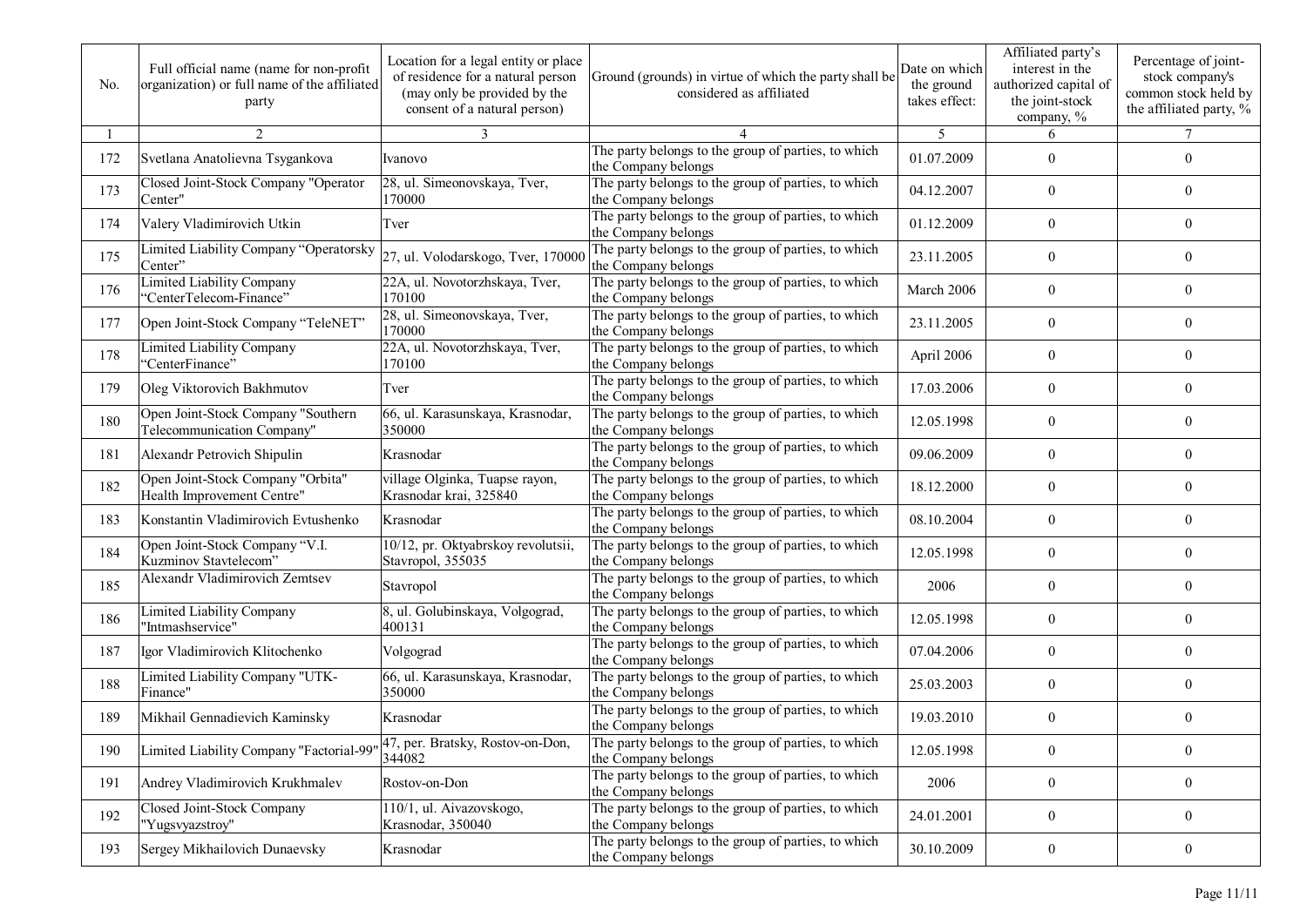| No. | Full official name (name for non-profit<br>organization) or full name of the affiliated<br>party | Location for a legal entity or place<br>of residence for a natural person<br>(may only be provided by the<br>consent of a natural person) | Ground (grounds) in virtue of which the party shall be<br>considered as affiliated | Date on which<br>the ground<br>takes effect: | Affiliated party's<br>interest in the<br>authorized capital of<br>the joint-stock<br>company, % | Percentage of joint-<br>stock company's<br>common stock held by<br>the affiliated party, % |
|-----|--------------------------------------------------------------------------------------------------|-------------------------------------------------------------------------------------------------------------------------------------------|------------------------------------------------------------------------------------|----------------------------------------------|-------------------------------------------------------------------------------------------------|--------------------------------------------------------------------------------------------|
|     |                                                                                                  |                                                                                                                                           |                                                                                    | 5                                            |                                                                                                 |                                                                                            |
| 194 | Limited Liability Company "South-Ural<br>Telephone Company"                                      | 33 B, ul. 40 Let Pobedy,<br>Chelyabinsk, 454021                                                                                           | The party belongs to the group of parties, to which<br>the Company belongs         | 23.12.2009                                   |                                                                                                 |                                                                                            |
| 195 | Stanislav Nikolaevich Sidorov                                                                    | Chelyabinsk                                                                                                                               | The party belongs to the group of parties, to which<br>the Company belongs         | 15.01.2010                                   |                                                                                                 | 0                                                                                          |
| 196 | Closed Joint-Stock Company "Scientific<br>and Technical Centre "Komset"                          | 7, ul. 1 <sup>st</sup> Parkovaya, Moscow,<br>105037                                                                                       | The party belongs to the group of parties, to which<br>the Company belongs         | 08.11.2009                                   | $\Omega$                                                                                        | 0                                                                                          |
| 197 | Alexey Borisovich Vasilyev                                                                       | Moscow                                                                                                                                    | The party belongs to the group of parties, to which<br>the Company belongs         | 08.11.2009                                   | $\theta$                                                                                        | 0                                                                                          |
| 198 | Open Joint-Stock Company "Information<br>Technologies for Communication" (OJSC<br>Svyazintek)    | 38 ul. Prechistenka, Moscow,<br>119034                                                                                                    | The party belongs to the group of parties, to which<br>the Company belongs         | 08.11.2009                                   |                                                                                                 |                                                                                            |
| 199 | Andrey Vitautovich Balchunas                                                                     | Moscow                                                                                                                                    | The party belongs to the group of parties, to which<br>the Company belongs         | 08.11.2009                                   | $\Omega$                                                                                        | 0                                                                                          |
| 200 | Closed Joint-Stock Company<br>'Rostelegraph"                                                     | ul. Tverskaya, Moscow, 125375                                                                                                             | The party belongs to the group of parties, to which<br>the Company belongs         | 08.11.2009                                   |                                                                                                 | 0                                                                                          |
| 201 | Viktor Ivanovich Prilipko                                                                        | Moscow                                                                                                                                    | The party belongs to the group of parties, to which<br>the Company belongs         | 08.11.2009                                   |                                                                                                 | 0                                                                                          |
| 202 | Open Joint-Stock Company "National<br>Payphone Network "                                         | 74 A, pr. Engelsa, St. Petersburg,<br>194214                                                                                              | The party belongs to the group of parties, to which<br>the Company belongs         | 30.09.2005                                   | $\Omega$                                                                                        | $\Omega$                                                                                   |
| 203 | Anatoly Ivanovich Afanasyev                                                                      | Moscow                                                                                                                                    | The party belongs to the group of parties, to which<br>the Company belongs         | 31.03.2006                                   | $\Omega$                                                                                        | 0                                                                                          |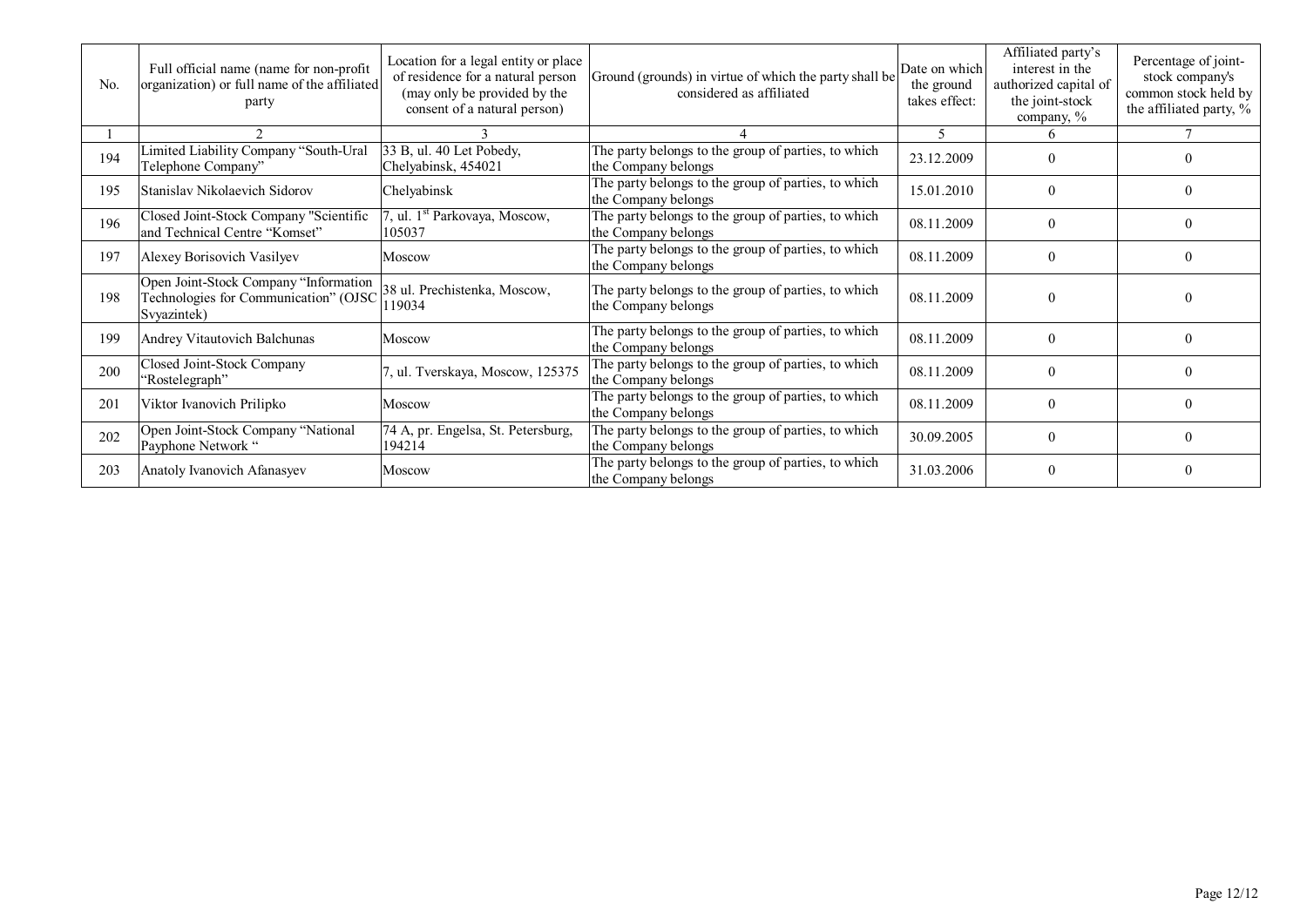| Amendments to the list of affiliated parties within the period |              |  |  |  |  |                        |  |  |  |  |  |
|----------------------------------------------------------------|--------------|--|--|--|--|------------------------|--|--|--|--|--|
| from                                                           | $\mathbf{0}$ |  |  |  |  | $\bullet$ m $^{\circ}$ |  |  |  |  |  |

| No.            | Contents of the amendment                                                                        |                                                                                                                                           |                                                                                    |  | Effective date of the amendment              |                                                                                                    | Date of the amendment to the list of<br>affiliated parties                                 |
|----------------|--------------------------------------------------------------------------------------------------|-------------------------------------------------------------------------------------------------------------------------------------------|------------------------------------------------------------------------------------|--|----------------------------------------------|----------------------------------------------------------------------------------------------------|--------------------------------------------------------------------------------------------|
|                | Termination of powers of a party belonging to the group of parties to which the Company belongs  |                                                                                                                                           |                                                                                    |  | 28.05.2010                                   |                                                                                                    | 02.06.2010                                                                                 |
| N <sub>0</sub> | Full official name (name for non-profit<br>organization) or full name of the affiliated<br>party | Location for a legal entity or place<br>of residence for a natural person<br>(may only be provided by the<br>consent of a natural person) | Ground (grounds) in virtue of which the party shall be<br>considered as affiliated |  | Date on which<br>the ground<br>takes effect: | Affiliated party's<br>interest in the<br>authorized capital of<br>the joint-stock<br>company, $\%$ | Percentage of joint-<br>stock company's<br>common stock held by<br>the affiliated party, % |

| Alexandr Alexevevich Khlyzov                      | Murmansk, Russia | The party belongs to the group of parties, to which<br>the Company belongs | 06.12.2006 |  |
|---------------------------------------------------|------------------|----------------------------------------------------------------------------|------------|--|
|                                                   |                  |                                                                            |            |  |
| Data on the affiliated party after the amendment: |                  |                                                                            |            |  |
|                                                   |                  |                                                                            |            |  |
|                                                   |                  |                                                                            |            |  |

| No. | Contents of the amendment                                                                                                                   |                                                                                                                                           |                                                                                    |  | Effective date of the amendment              |  |                                                                                                    | Date of the amendment to the list of<br>affiliated parties                                 |
|-----|---------------------------------------------------------------------------------------------------------------------------------------------|-------------------------------------------------------------------------------------------------------------------------------------------|------------------------------------------------------------------------------------|--|----------------------------------------------|--|----------------------------------------------------------------------------------------------------|--------------------------------------------------------------------------------------------|
|     | Origination of the ground for being an affiliated party in connection with the joining the group of parties to which<br>the Company belongs |                                                                                                                                           |                                                                                    |  | 28.05.2010                                   |  |                                                                                                    | 02.06.2010                                                                                 |
| No. | Full official name (name for non-profit<br>organization) or full name of the affiliated<br>party                                            | Location for a legal entity or place<br>of residence for a natural person<br>(may only be provided by the<br>consent of a natural person) | Ground (grounds) in virtue of which the party shall be<br>considered as affiliated |  | Date on which<br>the ground<br>takes effect: |  | Affiliated party's<br>interest in the<br>authorized capital of<br>the joint-stock<br>company, $\%$ | Percentage of joint-<br>stock company's<br>common stock held by<br>the affiliated party, % |

| Data on the affiliated party after the amendment: |                  |                                                                            |            |  |  |  |  |  |  |  |
|---------------------------------------------------|------------------|----------------------------------------------------------------------------|------------|--|--|--|--|--|--|--|
|                                                   |                  |                                                                            |            |  |  |  |  |  |  |  |
| Viktor Alexandrovich Nikitin                      | Murmansk, Russia | The party belongs to the group of parties, to which<br>the Company belongs | 28.05.2010 |  |  |  |  |  |  |  |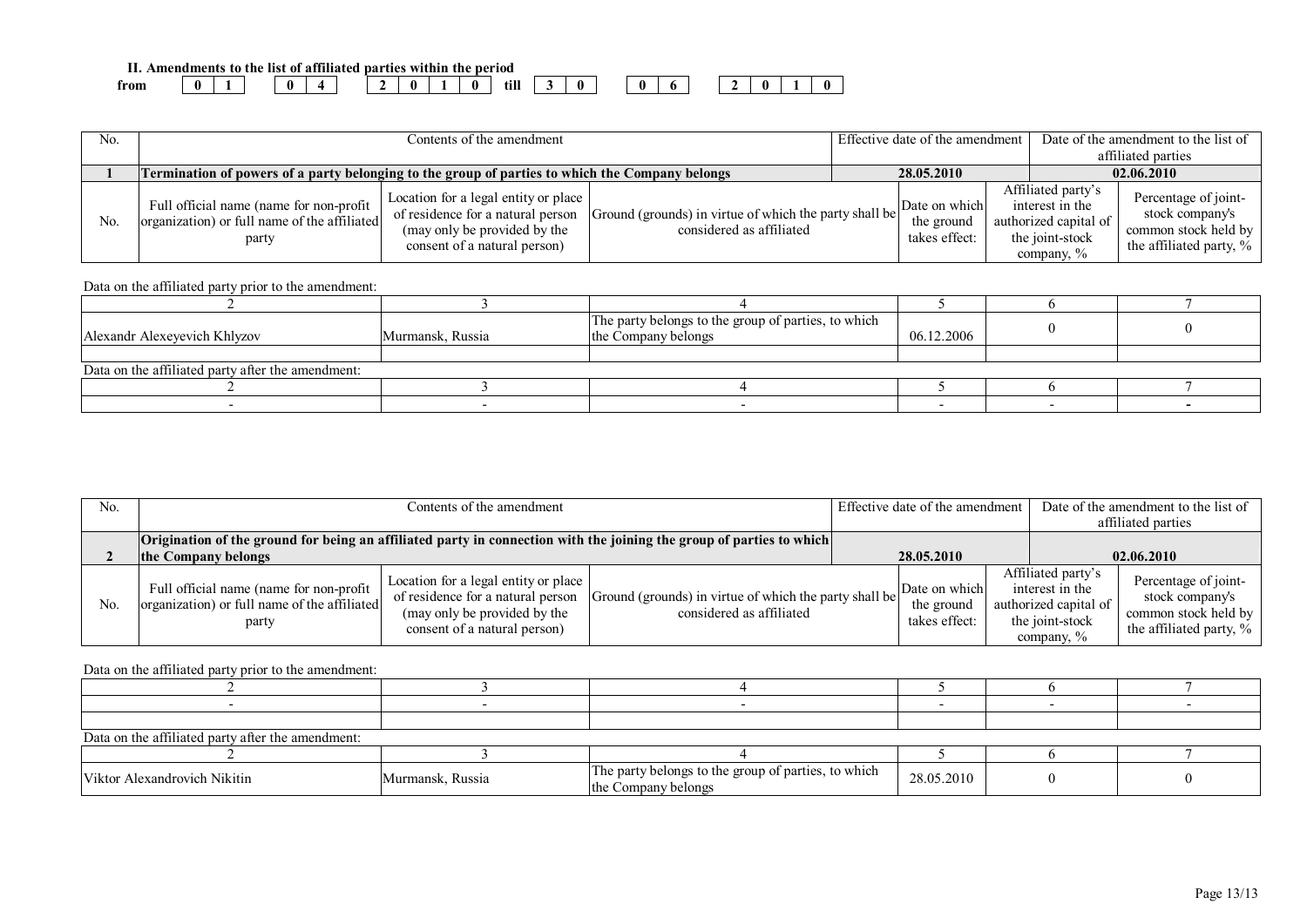| No.            |                                                                                                   |                                                                                                                                           | Effective date of the amendment                                                    | Date of the amendment to the list of |                                              |                                                                                                    |                                                                                            |
|----------------|---------------------------------------------------------------------------------------------------|-------------------------------------------------------------------------------------------------------------------------------------------|------------------------------------------------------------------------------------|--------------------------------------|----------------------------------------------|----------------------------------------------------------------------------------------------------|--------------------------------------------------------------------------------------------|
|                |                                                                                                   |                                                                                                                                           |                                                                                    |                                      |                                              |                                                                                                    | affiliated parties                                                                         |
|                | Termination of powers of a party belonging to the group of parties to which the Company belongs   |                                                                                                                                           |                                                                                    |                                      | 15.01.2010                                   |                                                                                                    | 02.06.2010                                                                                 |
| N <sub>0</sub> | Full official name (name for non-profit)<br>organization) or full name of the affiliated<br>party | Location for a legal entity or place<br>of residence for a natural person<br>(may only be provided by the<br>consent of a natural person) | Ground (grounds) in virtue of which the party shall be<br>considered as affiliated |                                      | Date on which<br>the ground<br>takes effect: | Affiliated party's<br>interest in the<br>authorized capital of<br>the joint-stock<br>company. $\%$ | Percentage of joint-<br>stock company's<br>common stock held by<br>the affiliated party, % |

| Andrey Alexandrovich Lazarev                      | Chelyabinsk | The party belongs to the group of parties, to which<br>the Company belongs | 23.12.2009 |  |
|---------------------------------------------------|-------------|----------------------------------------------------------------------------|------------|--|
|                                                   |             |                                                                            |            |  |
| Data on the affiliated party after the amendment: |             |                                                                            |            |  |
|                                                   |             |                                                                            |            |  |
|                                                   |             |                                                                            |            |  |

| No. | Contents of the amendment                                                                                                                          |                                                                                                                                           |                                                                                    |  | Effective date of the amendment              | Date of the amendment to the list of<br>affiliated parties                                         |                                                                                            |
|-----|----------------------------------------------------------------------------------------------------------------------------------------------------|-------------------------------------------------------------------------------------------------------------------------------------------|------------------------------------------------------------------------------------|--|----------------------------------------------|----------------------------------------------------------------------------------------------------|--------------------------------------------------------------------------------------------|
|     | <b>Origination of the ground for being an affiliated party in connection with the joining the group of parties to which</b><br>the Company belongs |                                                                                                                                           |                                                                                    |  | 15.01.2010                                   |                                                                                                    | 02.06.2010                                                                                 |
| No. | Full official name (name for non-profit<br>organization) or full name of the affiliated<br>party                                                   | Location for a legal entity or place<br>of residence for a natural person<br>(may only be provided by the<br>consent of a natural person) | Ground (grounds) in virtue of which the party shall be<br>considered as affiliated |  | Date on which<br>the ground<br>takes effect: | Affiliated party's<br>interest in the<br>authorized capital of<br>the joint-stock<br>company, $\%$ | Percentage of joint-<br>stock company's<br>common stock held by<br>the affiliated party, % |

| Data on the affiliated party after the amendment: |             |                                                                            |            |  |  |  |  |  |  |  |  |
|---------------------------------------------------|-------------|----------------------------------------------------------------------------|------------|--|--|--|--|--|--|--|--|
|                                                   |             |                                                                            |            |  |  |  |  |  |  |  |  |
| Stanislav Nikolaevich Sidorov                     | Chelyabinsk | The party belongs to the group of parties, to which<br>the Company belongs | 15.01.2010 |  |  |  |  |  |  |  |  |

| No. | Contents of the amendment                                                                                             | Effective date of the amendment | Date of the amendment to the list of |
|-----|-----------------------------------------------------------------------------------------------------------------------|---------------------------------|--------------------------------------|
|     |                                                                                                                       |                                 | affiliated parties                   |
|     | Revision of the date of origination of the grounds for being an affiliated party where the party belongs to the group |                                 |                                      |
|     | of parties to which the Company belongs                                                                               | 27.02.2010                      | 02.06.2010                           |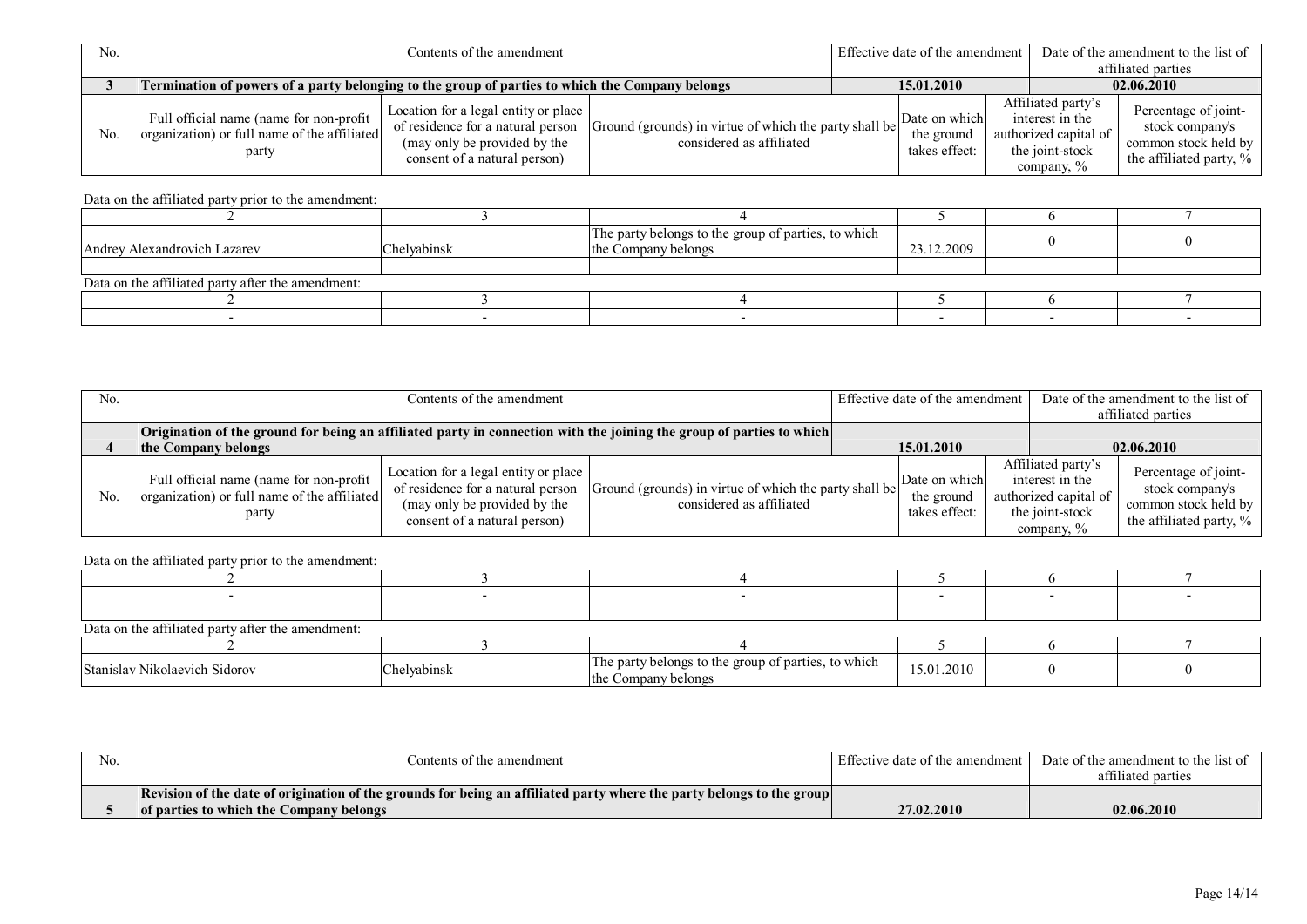| N <sub>o</sub> | Full official name (name for non-profit<br>organization) or full name of the affiliated<br>party | Location for a legal entity or place<br>of residence for a natural person<br>(may only be provided by the<br>consent of a natural person) | Ground (grounds) in virtue of which the party shall be<br>considered as affiliated | Date on which<br>the ground<br>takes effect: | Affiliated party's<br>interest in the<br>authorized capital of<br>the joint-stock<br>company, % | Percentage of joint-<br>stock company's<br>common stock held by<br>the affiliated party, $\%$ |
|----------------|--------------------------------------------------------------------------------------------------|-------------------------------------------------------------------------------------------------------------------------------------------|------------------------------------------------------------------------------------|----------------------------------------------|-------------------------------------------------------------------------------------------------|-----------------------------------------------------------------------------------------------|
|----------------|--------------------------------------------------------------------------------------------------|-------------------------------------------------------------------------------------------------------------------------------------------|------------------------------------------------------------------------------------|----------------------------------------------|-------------------------------------------------------------------------------------------------|-----------------------------------------------------------------------------------------------|

| Alexey Sergeevich Sukontsev                       | Novosibirsk | The party belongs to the group of parties, to which<br>the Company belongs | 28.02.2008 |  |
|---------------------------------------------------|-------------|----------------------------------------------------------------------------|------------|--|
|                                                   |             |                                                                            |            |  |
| Data on the affiliated party after the amendment: |             |                                                                            |            |  |
|                                                   |             |                                                                            |            |  |
| Alexey Sergeevich Sukontsey                       | Novosibirsk | The party belongs to the group of parties, to which<br>the Company belongs | 27.02.2010 |  |

| No. |                                                                                                                       | Contents of the amendment                                                                                                                 |                                                                                    |  | Effective date of the amendment              |  |                                                                                                    | Date of the amendment to the list of                                                       |  |
|-----|-----------------------------------------------------------------------------------------------------------------------|-------------------------------------------------------------------------------------------------------------------------------------------|------------------------------------------------------------------------------------|--|----------------------------------------------|--|----------------------------------------------------------------------------------------------------|--------------------------------------------------------------------------------------------|--|
|     |                                                                                                                       |                                                                                                                                           |                                                                                    |  |                                              |  |                                                                                                    | affiliated parties                                                                         |  |
|     | Revision of the date of origination of the grounds for being an affiliated party where the party belongs to the group |                                                                                                                                           |                                                                                    |  |                                              |  |                                                                                                    |                                                                                            |  |
|     | of parties to which the Company belongs                                                                               |                                                                                                                                           | 03.02.2010                                                                         |  | 02.06.2010                                   |  |                                                                                                    |                                                                                            |  |
| No. | Full official name (name for non-profit  <br>organization) or full name of the affiliated<br>party                    | Location for a legal entity or place<br>of residence for a natural person<br>(may only be provided by the<br>consent of a natural person) | Ground (grounds) in virtue of which the party shall be<br>considered as affiliated |  | Date on which<br>the ground<br>takes effect: |  | Affiliated party's<br>interest in the<br>authorized capital of<br>the joint-stock<br>company, $\%$ | Percentage of joint-<br>stock company's<br>common stock held by<br>the affiliated party, % |  |

| Alexey Vladimirovich Belov                        | Vladimir | The party belongs to the group of parties, to which<br>the Company belongs | 03.02.2009 |  |
|---------------------------------------------------|----------|----------------------------------------------------------------------------|------------|--|
|                                                   |          |                                                                            |            |  |
| Data on the affiliated party after the amendment: |          |                                                                            |            |  |
|                                                   |          |                                                                            |            |  |
| Alexey Vladimirovich Belov                        | Vladimir | The party belongs to the group of parties, to which<br>the Company belongs | 03.02.2010 |  |

| No. | Contents of the amendment                                                                                             | I Effective date of the amendment | Date of the amendment to the list of |
|-----|-----------------------------------------------------------------------------------------------------------------------|-----------------------------------|--------------------------------------|
|     |                                                                                                                       |                                   | affiliated parties                   |
|     | Revision of the date of origination of the grounds for being an affiliated party where the party belongs to the group |                                   |                                      |
|     | of parties to which the Company belongs                                                                               | 02.02.2010                        | 02.06.2010                           |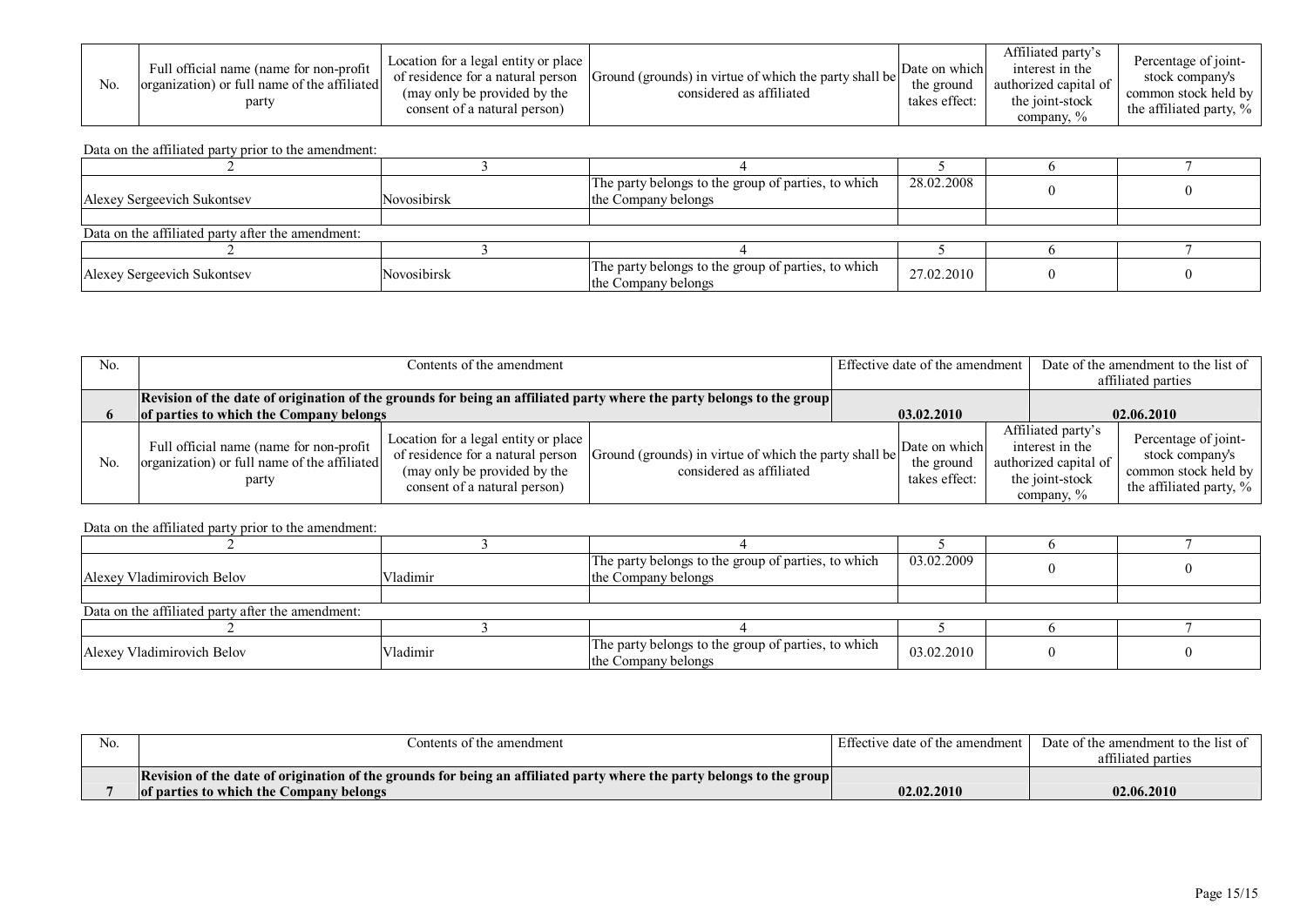| N <sub>0</sub> | Full official name (name for non-profit<br>organization) or full name of the affiliated<br>party | Location for a legal entity or place<br>of residence for a natural person<br>(may only be provided by the<br>consent of a natural person) | Ground (grounds) in virtue of which the party shall be<br>considered as affiliated | Date on which<br>the ground<br>takes effect: | Affiliated party's<br>interest in the<br>authorized capital of<br>the joint-stock<br>company, $\%$ | Percentage of joint-<br>stock company's<br>common stock held by<br>the affiliated party, $\%$ |
|----------------|--------------------------------------------------------------------------------------------------|-------------------------------------------------------------------------------------------------------------------------------------------|------------------------------------------------------------------------------------|----------------------------------------------|----------------------------------------------------------------------------------------------------|-----------------------------------------------------------------------------------------------|
|----------------|--------------------------------------------------------------------------------------------------|-------------------------------------------------------------------------------------------------------------------------------------------|------------------------------------------------------------------------------------|----------------------------------------------|----------------------------------------------------------------------------------------------------|-----------------------------------------------------------------------------------------------|

| Georgy Mikhailovich Sushilin                      | Moscow | The party belongs to the group of parties, to which<br>the Company belongs | 20.06.2008 |  |
|---------------------------------------------------|--------|----------------------------------------------------------------------------|------------|--|
|                                                   |        |                                                                            |            |  |
| Data on the affiliated party after the amendment: |        |                                                                            |            |  |
|                                                   |        |                                                                            |            |  |
| Georgy Mikhailovich Sushilin                      | Moscow | The party belongs to the group of parties, to which<br>the Company belongs | 02.02.2010 |  |

| No.            |                                                                                                  | Contents of the amendment                                                                                                                 |                                                                                    |  |                                              | Effective date of the amendment                                                                 | Date of the amendment to the list of                                                       |  |
|----------------|--------------------------------------------------------------------------------------------------|-------------------------------------------------------------------------------------------------------------------------------------------|------------------------------------------------------------------------------------|--|----------------------------------------------|-------------------------------------------------------------------------------------------------|--------------------------------------------------------------------------------------------|--|
|                |                                                                                                  |                                                                                                                                           |                                                                                    |  |                                              |                                                                                                 | affiliated parties                                                                         |  |
|                | Termination of powers of a party belonging to the group of parties to which the Company belongs  |                                                                                                                                           |                                                                                    |  | 19.03.2010                                   |                                                                                                 | 02.06.2010                                                                                 |  |
| N <sub>0</sub> | Full official name (name for non-profit<br>organization) or full name of the affiliated<br>party | Location for a legal entity or place<br>of residence for a natural person<br>(may only be provided by the<br>consent of a natural person) | Ground (grounds) in virtue of which the party shall be<br>considered as affiliated |  | Date on which<br>the ground<br>takes effect: | Affiliated party's<br>interest in the<br>authorized capital of<br>the joint-stock<br>company, % | Percentage of joint-<br>stock company's<br>common stock held by<br>the affiliated party, % |  |

Data on the affiliated party prior to the amendment:

| Egor Egorovich Rodin                              | Krasnodar | The party belongs to the group of parties, to which<br>the Company belongs | 21.11.2006 |  |
|---------------------------------------------------|-----------|----------------------------------------------------------------------------|------------|--|
|                                                   |           |                                                                            |            |  |
| Data on the affiliated party after the amendment: |           |                                                                            |            |  |
|                                                   |           |                                                                            |            |  |
|                                                   |           |                                                                            |            |  |

| N <sub>o</sub> | Contents of the amendment                                                                                                                   |                                                                                                                                           |                                                                                    |            | Effective date of the amendment              |  |                                                                                                    | Date of the amendment to the list of<br>affiliated parties                                    |  |
|----------------|---------------------------------------------------------------------------------------------------------------------------------------------|-------------------------------------------------------------------------------------------------------------------------------------------|------------------------------------------------------------------------------------|------------|----------------------------------------------|--|----------------------------------------------------------------------------------------------------|-----------------------------------------------------------------------------------------------|--|
|                | Origination of the ground for being an affiliated party in connection with the joining the group of parties to which<br>the Company belongs |                                                                                                                                           |                                                                                    | 19.03.2010 |                                              |  | 02.06.2010                                                                                         |                                                                                               |  |
| N <sub>0</sub> | Full official name (name for non-profit<br>organization) or full name of the affiliated<br>party                                            | Location for a legal entity or place<br>of residence for a natural person<br>(may only be provided by the<br>consent of a natural person) | Ground (grounds) in virtue of which the party shall be<br>considered as affiliated |            | Date on which<br>the ground<br>takes effect: |  | Affiliated party's<br>interest in the<br>authorized capital of<br>the joint-stock<br>company, $\%$ | Percentage of joint-<br>stock company's<br>common stock held by<br>the affiliated party, $\%$ |  |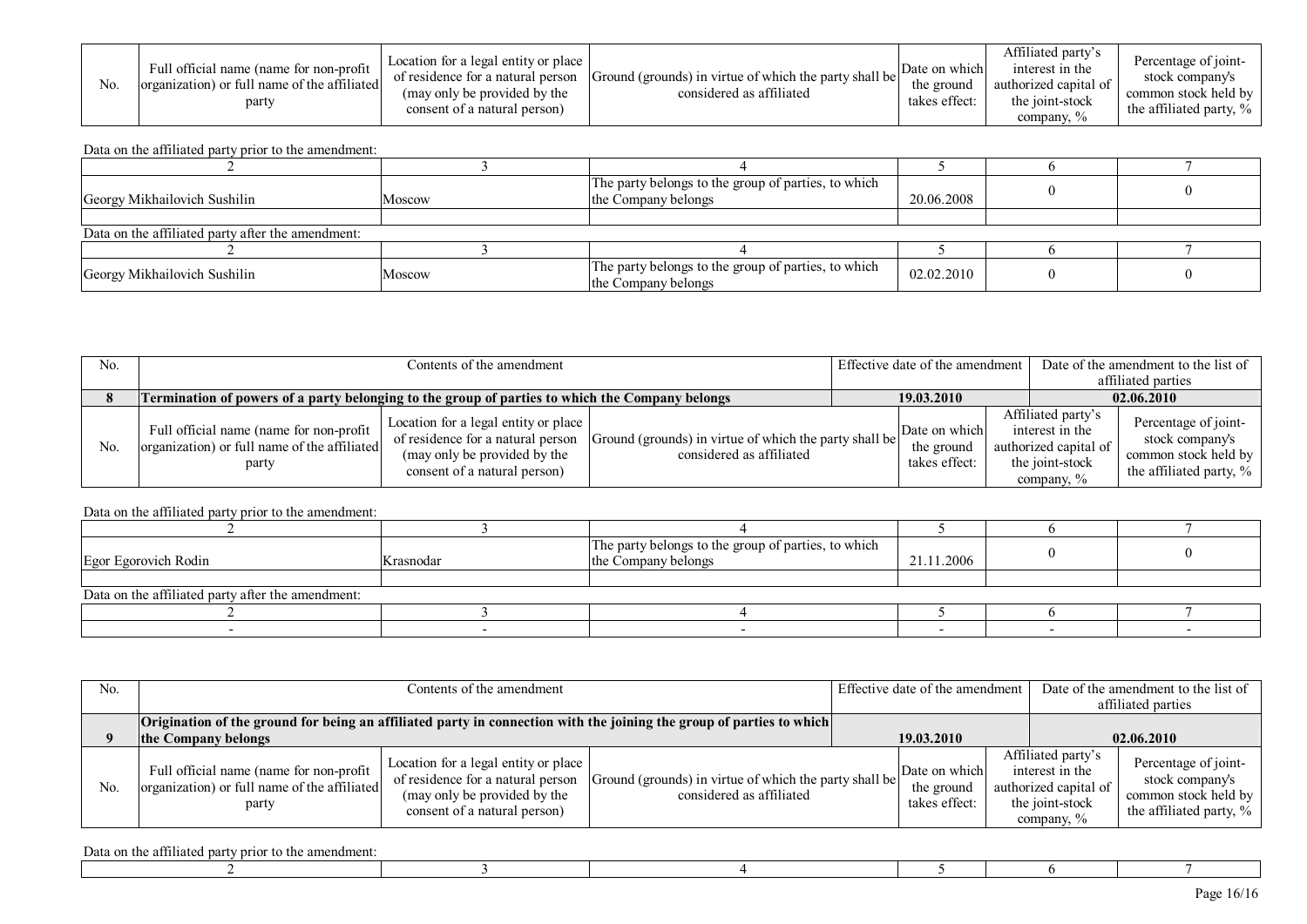| Data on the affiliated party after the amendment: |           |                                                                            |            |  |  |  |  |  |
|---------------------------------------------------|-----------|----------------------------------------------------------------------------|------------|--|--|--|--|--|
|                                                   |           |                                                                            |            |  |  |  |  |  |
| Mikhail Gennadievich Kaminsky                     | Krasnodar | The party belongs to the group of parties, to which<br>the Company belongs | 19.03.2010 |  |  |  |  |  |

| No. | Contents of the amendment                                                                        |                                                                                                                                           |                                                                                    | Effective date of the amendment |                                              | Date of the amendment to the list of                                                            |            |                                                                                               |
|-----|--------------------------------------------------------------------------------------------------|-------------------------------------------------------------------------------------------------------------------------------------------|------------------------------------------------------------------------------------|---------------------------------|----------------------------------------------|-------------------------------------------------------------------------------------------------|------------|-----------------------------------------------------------------------------------------------|
|     |                                                                                                  |                                                                                                                                           |                                                                                    |                                 |                                              | affiliated parties                                                                              |            |                                                                                               |
| 10  | Termination of powers of a party belonging to the group of parties to which the Company belongs  |                                                                                                                                           |                                                                                    |                                 | 19.03.2010                                   |                                                                                                 | 02.06.2010 |                                                                                               |
| No  | Full official name (name for non-profit<br>organization) or full name of the affiliated<br>party | Location for a legal entity or place<br>of residence for a natural person<br>(may only be provided by the<br>consent of a natural person) | Ground (grounds) in virtue of which the party shall be<br>considered as affiliated |                                 | Date on which<br>the ground<br>takes effect: | Affiliated party's<br>interest in the<br>authorized capital of<br>the joint-stock<br>company, % |            | Percentage of joint-<br>stock company's<br>common stock held by<br>the affiliated party, $\%$ |

| Anatoly Yakovlevich Ufimkin                       | Ekaterinburg | The party belongs to the group of parties, to which<br>the Company belongs | 29.01.2009 |  |
|---------------------------------------------------|--------------|----------------------------------------------------------------------------|------------|--|
|                                                   |              |                                                                            |            |  |
| Data on the affiliated party after the amendment: |              |                                                                            |            |  |
|                                                   |              |                                                                            |            |  |
|                                                   |              |                                                                            |            |  |

| No. | Contents of the amendment                                                                                            |                                                                                                                                           |                                                                                    | Effective date of the amendment              |                                                                                                    | Date of the amendment to the list of<br>affiliated parties                                 |  |
|-----|----------------------------------------------------------------------------------------------------------------------|-------------------------------------------------------------------------------------------------------------------------------------------|------------------------------------------------------------------------------------|----------------------------------------------|----------------------------------------------------------------------------------------------------|--------------------------------------------------------------------------------------------|--|
|     | Origination of the ground for being an affiliated party in connection with the joining the group of parties to which |                                                                                                                                           |                                                                                    |                                              |                                                                                                    |                                                                                            |  |
|     | the Company belongs                                                                                                  |                                                                                                                                           |                                                                                    | 20.03.2010                                   |                                                                                                    | 02.06.2010                                                                                 |  |
| No. | Full official name (name for non-profit<br>organization) or full name of the affiliated<br>party                     | Location for a legal entity or place<br>of residence for a natural person<br>(may only be provided by the<br>consent of a natural person) | Ground (grounds) in virtue of which the party shall be<br>considered as affiliated | Date on which<br>the ground<br>takes effect: | Affiliated party's<br>interest in the<br>authorized capital of<br>the joint-stock<br>company, $\%$ | Percentage of joint-<br>stock company's<br>common stock held by<br>the affiliated party, % |  |

| Data on the affiliated party after the amendment: |  |  |  |  |  |  |  |
|---------------------------------------------------|--|--|--|--|--|--|--|
|                                                   |  |  |  |  |  |  |  |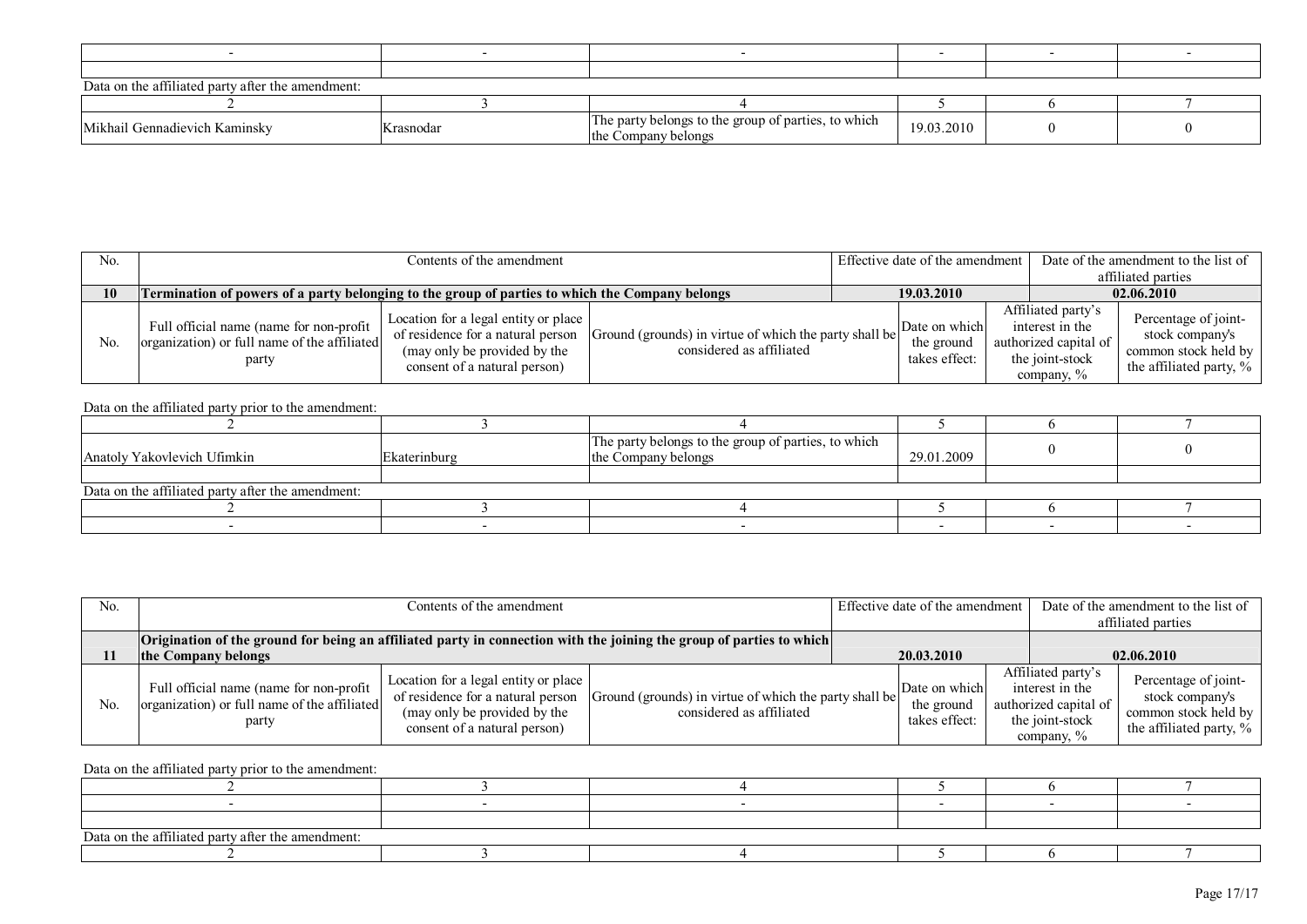| Sergey<br>Lukash<br>Lavaatrich | raterinburg | o which<br>$\pm$ the $\pm$<br>group of parti<br>e party<br>∙ h≙l<br>$\sim$<br>1 H<br>the<br>Company belongs | 2010<br>20 U |  |  |
|--------------------------------|-------------|-------------------------------------------------------------------------------------------------------------|--------------|--|--|
|--------------------------------|-------------|-------------------------------------------------------------------------------------------------------------|--------------|--|--|

| No.            | Contents of the amendment                                                                         |                                                                                                                                           |                                                                                    | Effective date of the amendment              |  | Date of the amendment to the list of                                                            |                                                                                            |
|----------------|---------------------------------------------------------------------------------------------------|-------------------------------------------------------------------------------------------------------------------------------------------|------------------------------------------------------------------------------------|----------------------------------------------|--|-------------------------------------------------------------------------------------------------|--------------------------------------------------------------------------------------------|
|                |                                                                                                   |                                                                                                                                           |                                                                                    |                                              |  |                                                                                                 | affiliated parties                                                                         |
| 12             | Termination of powers of a party belonging to the group of parties to which the Company belongs   |                                                                                                                                           | 03.03.2010                                                                         |                                              |  | 02.06.2010                                                                                      |                                                                                            |
| N <sub>0</sub> | Full official name (name for non-profit)<br>organization) or full name of the affiliated<br>party | Location for a legal entity or place<br>of residence for a natural person<br>(may only be provided by the<br>consent of a natural person) | Ground (grounds) in virtue of which the party shall be<br>considered as affiliated | Date on which<br>the ground<br>takes effect: |  | Affiliated party's<br>interest in the<br>authorized capital of<br>the joint-stock<br>company, % | Percentage of joint-<br>stock company's<br>common stock held by<br>the affiliated party, % |

| .                                                 |        |                                                                            |            |  |
|---------------------------------------------------|--------|----------------------------------------------------------------------------|------------|--|
| Andrey Vladimirovich Agaev                        | Moscow | The party belongs to the group of parties, to which<br>the Company belongs | 03.03.2008 |  |
|                                                   |        |                                                                            |            |  |
| Data on the affiliated party after the amendment: |        |                                                                            |            |  |
|                                                   |        |                                                                            |            |  |
|                                                   |        |                                                                            |            |  |

| No. |                                                                                                                      | Contents of the amendment                                                                                                                 |                                                                                    |  | Effective date of the amendment b            |  | Date of the amendment to the list of                                                               |                                                                                               |
|-----|----------------------------------------------------------------------------------------------------------------------|-------------------------------------------------------------------------------------------------------------------------------------------|------------------------------------------------------------------------------------|--|----------------------------------------------|--|----------------------------------------------------------------------------------------------------|-----------------------------------------------------------------------------------------------|
|     |                                                                                                                      |                                                                                                                                           |                                                                                    |  |                                              |  |                                                                                                    | affiliated parties                                                                            |
|     | Origination of the ground for being an affiliated party in connection with the joining the group of parties to which |                                                                                                                                           |                                                                                    |  |                                              |  |                                                                                                    |                                                                                               |
|     | the Company belongs                                                                                                  |                                                                                                                                           |                                                                                    |  | 03.03.2010                                   |  |                                                                                                    | 02.06.2010                                                                                    |
| No. | Full official name (name for non-profit)<br>organization) or full name of the affiliated<br>party                    | Location for a legal entity or place<br>of residence for a natural person<br>(may only be provided by the<br>consent of a natural person) | Ground (grounds) in virtue of which the party shall be<br>considered as affiliated |  | Date on which<br>the ground<br>takes effect: |  | Affiliated party's<br>interest in the<br>authorized capital of<br>the joint-stock<br>company, $\%$ | Percentage of joint-<br>stock company's<br>common stock held by<br>the affiliated party, $\%$ |

| Data on the affiliated party after the amendment: |        |                                                                            |            |  |
|---------------------------------------------------|--------|----------------------------------------------------------------------------|------------|--|
|                                                   |        |                                                                            |            |  |
| Alexey Vladimirovich Tsember                      | Moscow | The party belongs to the group of parties, to which<br>the Company belongs | 03.03.2010 |  |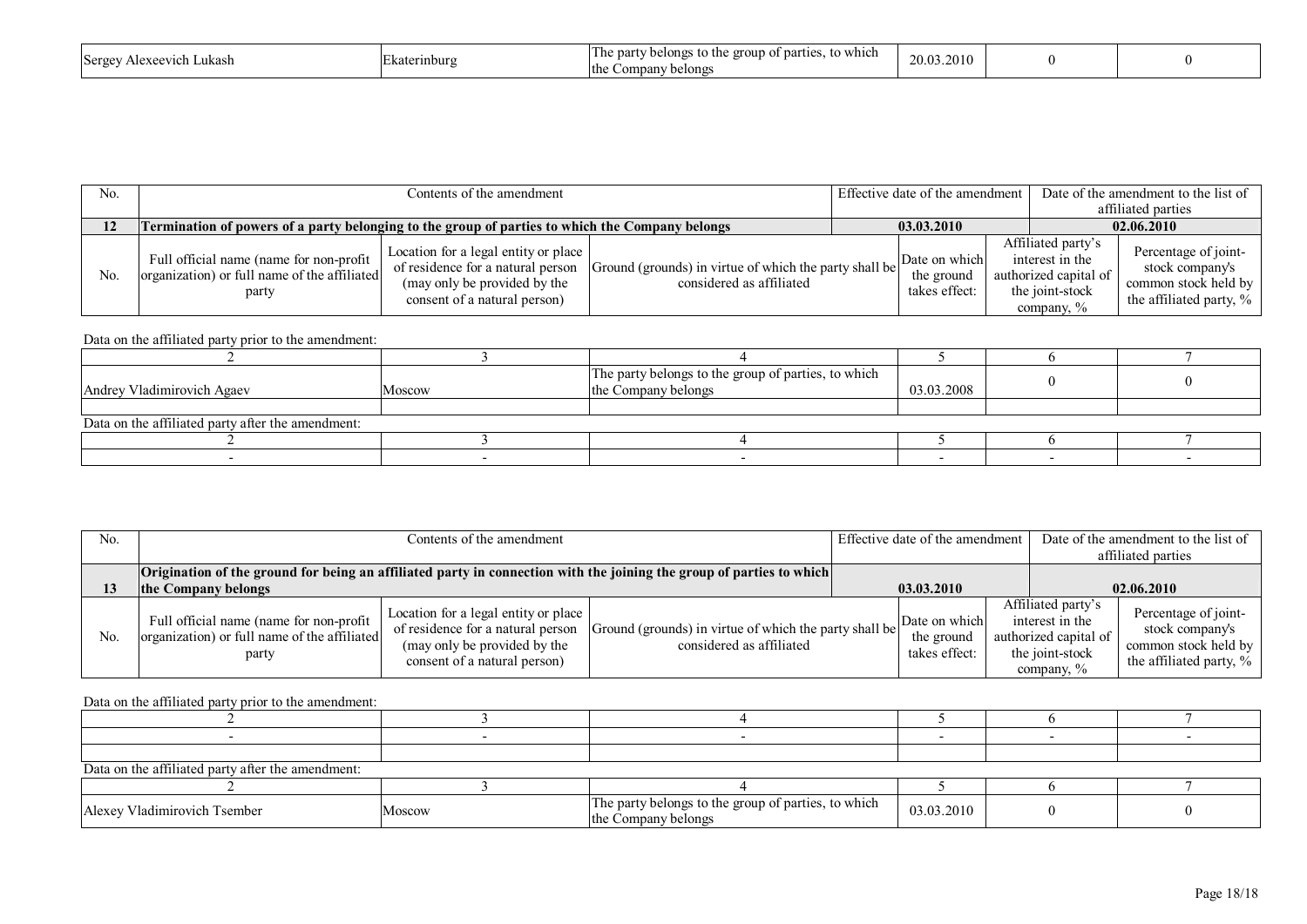| 'NO. | ontent of<br>t change                                                                                                                                    | Date of change | Date<br>change in th<br>$\gamma$ t making the $\epsilon$<br>list of |
|------|----------------------------------------------------------------------------------------------------------------------------------------------------------|----------------|---------------------------------------------------------------------|
|      |                                                                                                                                                          |                | nor 1<br>affiliated<br>' narties.<br>. vai tius                     |
|      | v Board of Directors of the <b>O</b><br>$\Box$ The annual general meeting of the shareholders of the $\Box$<br><b>Company</b><br>Company elected a new . | 19.06.2010     | 22.06.2010                                                          |

| Full business name (name for a nonprofit          |                                      |                                               | . .              | Affiliated party's     | Percentage of joint-  |
|---------------------------------------------------|--------------------------------------|-----------------------------------------------|------------------|------------------------|-----------------------|
| organization) or full personal name of affiliated | Location of legal entity or place of | Ground(s) on which the party is considered an | Date on which    | share in authorized    | stock company's       |
|                                                   | residence of individual (stated with | affiliated party                              | the ground(s)    | capital of joint-stock | common shares held by |
| party                                             | the consent of the individual only   |                                               | $take(s)$ effec. | company,               | attiliated party,     |

|                                                          |                | The person is a Member of the Board of Directors of |            |  |
|----------------------------------------------------------|----------------|-----------------------------------------------------|------------|--|
| Vladimir Isfandevarovich Ajalov                          | Moscow, Russia | the Company                                         | 22.06.2009 |  |
| Content of information on affiliated party after change: |                |                                                     |            |  |
|                                                          |                |                                                     |            |  |
|                                                          |                |                                                     |            |  |

# Content of information on affiliated party before change:

|                                                          |                | The person is a Member of the Board of Directors of |            |  |
|----------------------------------------------------------|----------------|-----------------------------------------------------|------------|--|
| Igor Vyacheslavovich Belikov                             | Moscow, Russia | the Company                                         | 22.06.2009 |  |
| Content of information on affiliated party after change: |                |                                                     |            |  |
|                                                          |                |                                                     |            |  |
|                                                          |                |                                                     |            |  |

# Content of information on affiliated party before change:

| Viktor Iosifovich Koresh | Moscow, Russia                                           | The person is a Member of the Board of Directors of $\vert$ 22.06.2009<br>the Company |  | 0,0056 | 0,0068 |  |  |  |  |
|--------------------------|----------------------------------------------------------|---------------------------------------------------------------------------------------|--|--------|--------|--|--|--|--|
|                          | Content of information on affiliated party after change: |                                                                                       |  |        |        |  |  |  |  |
|                          |                                                          |                                                                                       |  |        |        |  |  |  |  |
|                          |                                                          |                                                                                       |  |        |        |  |  |  |  |

| Denis Viktorovich Kulikov | Moscow, Russia                                           | The person is a Member of the Board of Directors of<br>the Company | 22.06.2009 |  |  |  |  |  |  |  |
|---------------------------|----------------------------------------------------------|--------------------------------------------------------------------|------------|--|--|--|--|--|--|--|
|                           | Content of information on affiliated party after change: |                                                                    |            |  |  |  |  |  |  |  |
|                           |                                                          |                                                                    |            |  |  |  |  |  |  |  |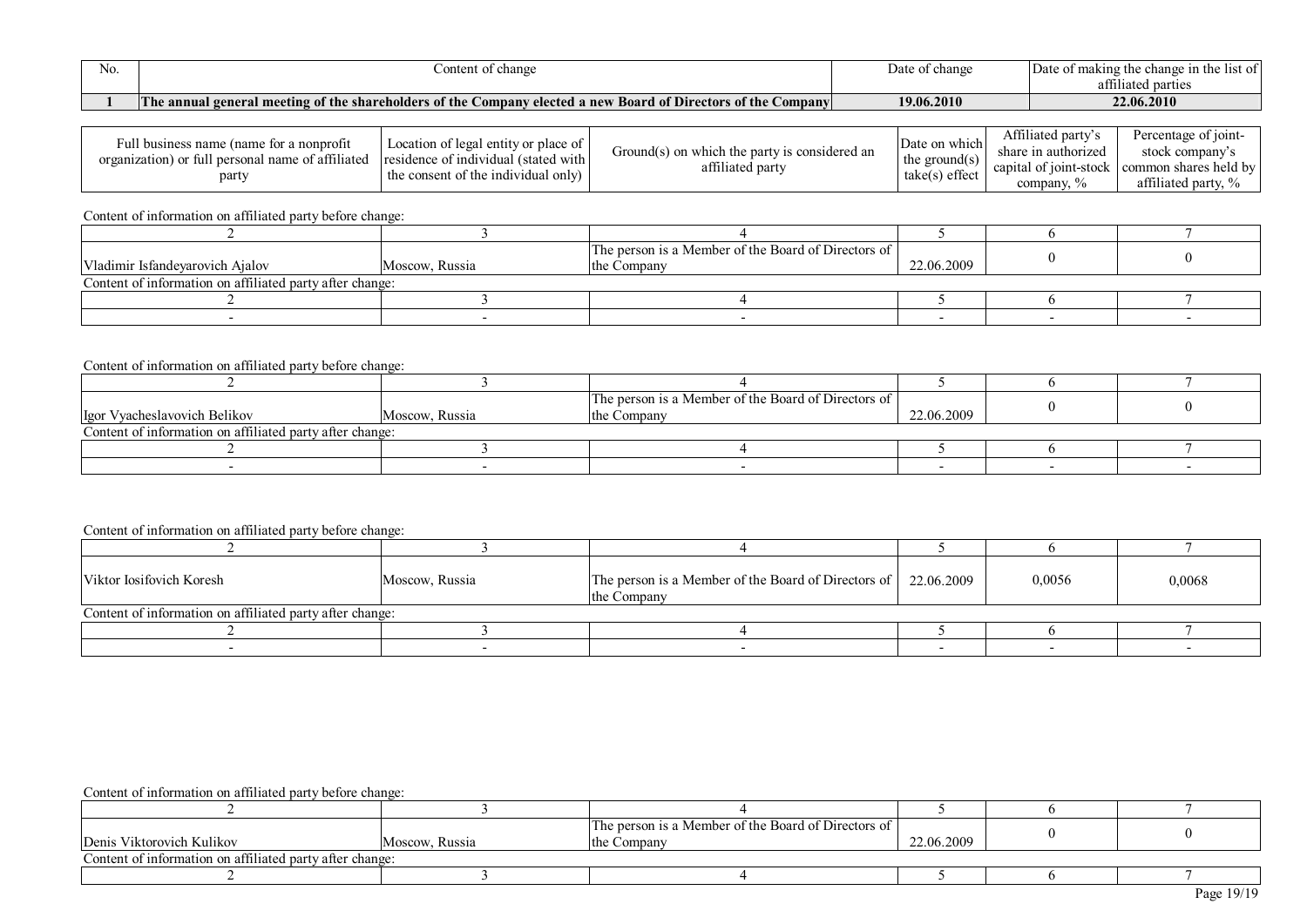| - -<br>. Kulikov<br>''KTOLOVIA | Kussia<br>MOSC. | $\sim$ $-$<br>. Direct<br>- Boaro<br>tors of .<br>rsot.<br>,,,<br>-the<br>∠ompanv | 19 06<br>2010 |  |  |
|--------------------------------|-----------------|-----------------------------------------------------------------------------------|---------------|--|--|
|--------------------------------|-----------------|-----------------------------------------------------------------------------------|---------------|--|--|

| Dmitry Vladimirovich Levkovsky                           | Moscow, Russia | The person is a Member of the Board of Directors of<br>the Company | 22.06.2009 |  |  |  |  |  |
|----------------------------------------------------------|----------------|--------------------------------------------------------------------|------------|--|--|--|--|--|
| Content of information on affiliated party after change: |                |                                                                    |            |  |  |  |  |  |
|                                                          |                |                                                                    |            |  |  |  |  |  |
| Dmitry Vladimirovich Levkovsky                           | Moscow, Russia | The person is a Member of the Board of Directors of<br>the Company | 19.06.2010 |  |  |  |  |  |

#### Content of information on affiliated party before change:

| Ivan Ivanovich Rodionov | Moscow, Russia                                           | The person is a Member of the Board of Directors of<br>the Company | 22.06.2009 |  |  |  |  |  |
|-------------------------|----------------------------------------------------------|--------------------------------------------------------------------|------------|--|--|--|--|--|
|                         | Content of information on affiliated party after change: |                                                                    |            |  |  |  |  |  |
|                         |                                                          |                                                                    |            |  |  |  |  |  |
| Ivan Ivanovich Rodionov | Moscow, Russia                                           | The person is a Member of the Board of Directors of<br>the Company | 19.06.2010 |  |  |  |  |  |

# Content of information on affiliated party before change:

|                                  |                                                          | The person is a Member of the Board of Directors of |            |  |  |  |  |  |  |  |
|----------------------------------|----------------------------------------------------------|-----------------------------------------------------|------------|--|--|--|--|--|--|--|
| Mikhail Alexandrovich Leshchenko | Moscow, Russia                                           | the Company                                         | 22.06.2009 |  |  |  |  |  |  |  |
|                                  | Content of information on affiliated party after change: |                                                     |            |  |  |  |  |  |  |  |
|                                  |                                                          |                                                     |            |  |  |  |  |  |  |  |
|                                  |                                                          |                                                     |            |  |  |  |  |  |  |  |

| Oxana Valeryevna Petrova                                 | Moscow, Russia | The person is a Member of the Board of Directors of<br>the Company  | 22.06.2009 |  |  |  |  |
|----------------------------------------------------------|----------------|---------------------------------------------------------------------|------------|--|--|--|--|
| Content of information on affiliated party after change: |                |                                                                     |            |  |  |  |  |
|                                                          |                |                                                                     |            |  |  |  |  |
| Oxana Valeryevna Petrova                                 | Moscow, Russia | The person is a Member of the Board of Directors of<br>lthe Company | 19.06.2010 |  |  |  |  |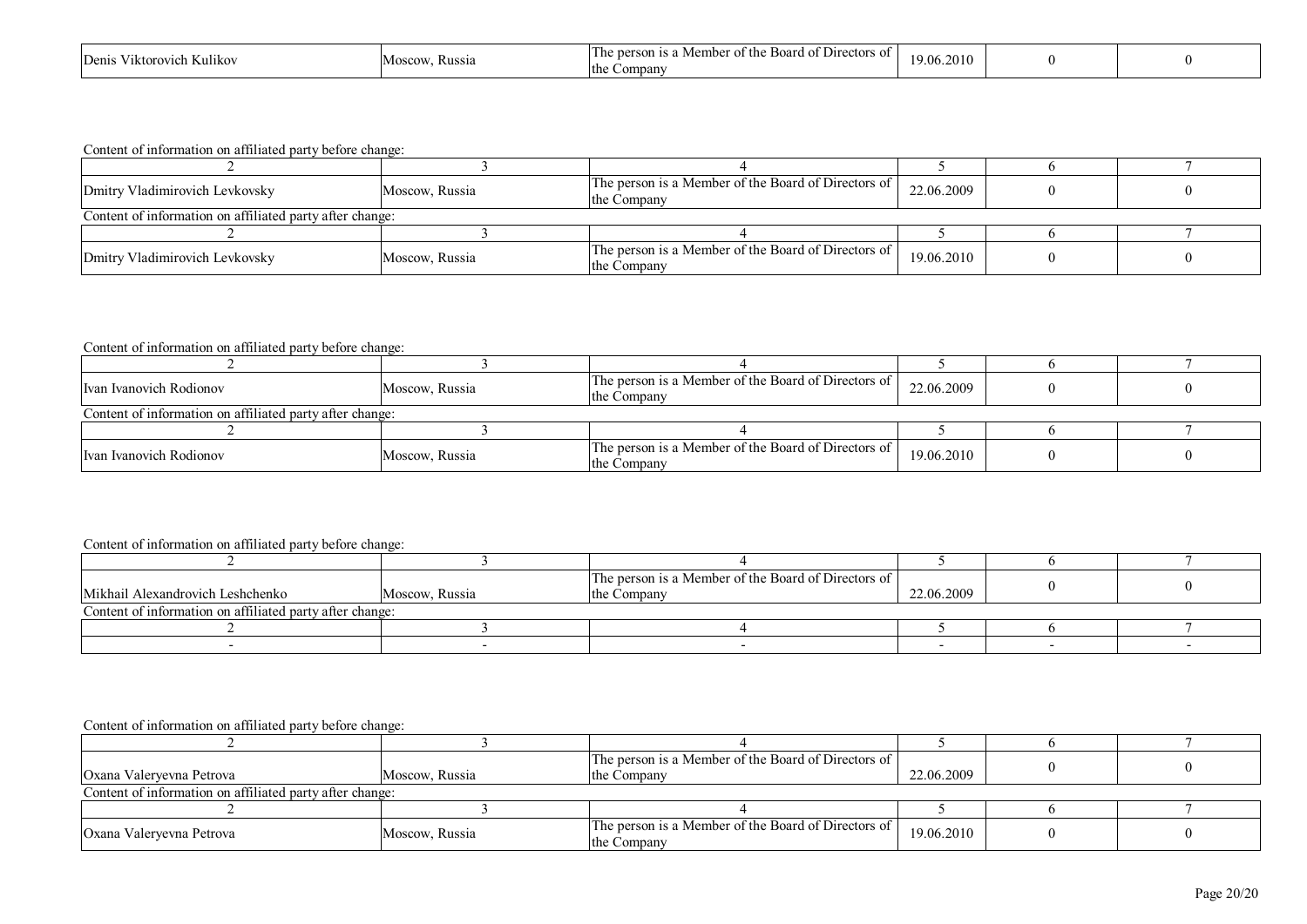|                                                          |                | The person is a Member of the Board of Directors of                |            |  |
|----------------------------------------------------------|----------------|--------------------------------------------------------------------|------------|--|
| Alexandr Yurvevich Provotorov                            | Moscow. Russia | the Company                                                        | 22.06.2009 |  |
| Content of information on affiliated party after change: |                |                                                                    |            |  |
|                                                          |                |                                                                    |            |  |
| Alexandr Yurvevich Provotorov                            | Moscow, Russia | The person is a Member of the Board of Directors of<br>the Company | 19.06.2010 |  |

#### Content of information on affiliated party before change:

|                                                          |                | The person is a Member of the Board of Directors of                |            |  |  |  |  |
|----------------------------------------------------------|----------------|--------------------------------------------------------------------|------------|--|--|--|--|
| <b>TYelena Vladimirovna Umnova</b>                       | Moscow, Russia | lthe Company                                                       | 22.06.2009 |  |  |  |  |
| Content of information on affiliated party after change: |                |                                                                    |            |  |  |  |  |
|                                                          |                |                                                                    |            |  |  |  |  |
| Yelena Vladimirovna Umnova                               | Moscow, Russia | The person is a Member of the Board of Directors of<br>the Company | 19.06.2010 |  |  |  |  |

#### Content of information on affiliated party before change:

| Yevgeny Valeryevich Yurchenko                            | Moscow. Russia | The person is a Member of the Board of Directors of<br>the Company | 22.06.2009 | . 7353 | 1,8102 |  |  |  |
|----------------------------------------------------------|----------------|--------------------------------------------------------------------|------------|--------|--------|--|--|--|
| Content of information on affiliated party after change: |                |                                                                    |            |        |        |  |  |  |
|                                                          |                |                                                                    |            |        |        |  |  |  |
| Yevgeny Valeryevich Yurchenko                            | Moscow, Russia | The person is a Member of the Board of Directors of<br>the Company | 19.06.2010 | .7353  | 1,8102 |  |  |  |

# Content of information on affiliated party before change:

| Content of information on affiliated party after change: |                |                                                                    |            |  |
|----------------------------------------------------------|----------------|--------------------------------------------------------------------|------------|--|
|                                                          |                |                                                                    |            |  |
| Valentina Fyodorovna Veremyanina                         | Moscow, Russia | The person is a Member of the Board of Directors of<br>the Company | 19.06.2010 |  |

| o t t<br>----<br>1101c<br>. allllaw . | l party after change: |  |  |  |  |  |  |  |  |
|---------------------------------------|-----------------------|--|--|--|--|--|--|--|--|
|                                       |                       |  |  |  |  |  |  |  |  |